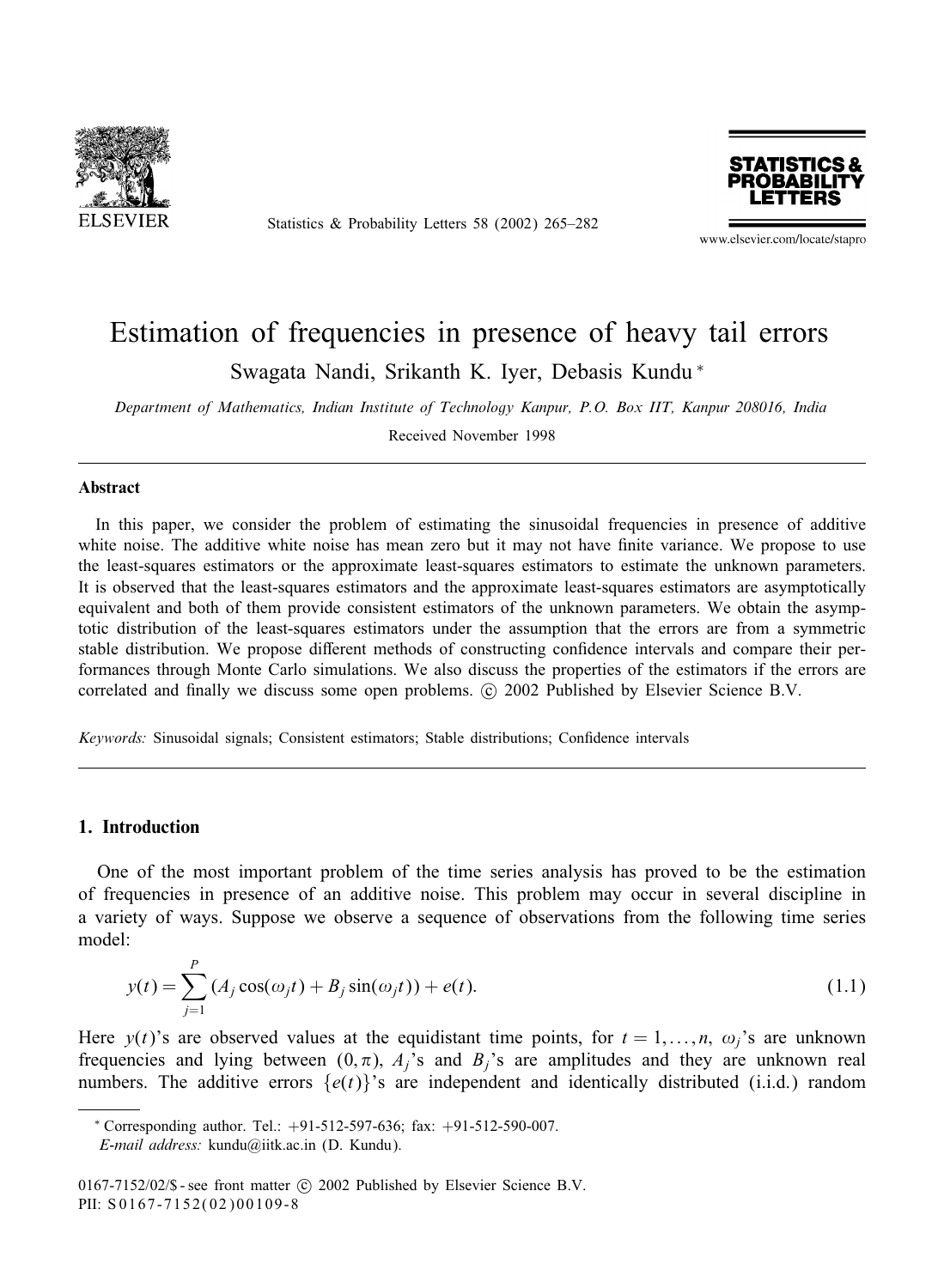variables with mean zero but they may not have finite variances. The problem is to estimate the unknown parameters namely  $A_i$ 's,  $B_i$ 's and  $\omega_i$ 's and study their properties assuming p is known.

The estimation of the parameters of the model  $(1.1)$  is a fundamental problem in signal processing (Kay, 1988) and time series analysis (Brillinger, 1987). There is a vast amount of literature exists regarding the estimation procedures as well as the theoretical behavior of the different estimators if the error random variables have finite variances or when the errors are from a stationary sequence. The asymptotic theory of the least-squares estimators (LSEs) of this model has a long history. Whittle (1953) obtained some of the earlier results. More recent results are by Hannan (1971), Walker (1971), Rice and Rosenblatt (1988), Kundu (1993, 1997) and Kundu and Mitra (1996). The main aim of this paper is to consider the case when the error random variables have heavier tails. A heavy tail distribution is one whose extreme probabilities approach zero relatively slowly. The non-existence of finite variance is an important criterion for heavy tailedness as noted by Mandelbrot  $(1963)$ . In fact, Mandelbrot  $(1963)$  defined distributions as heavy tailed if and only if the variance is infinite. We are using the same definition of Mandelbrot (1963). It can be shown that under the assumption  $E|e(t)|^{1+\delta} < \infty$  for some  $\delta > 0$  on the error random variables, the LSEs and the ALSEs both provide consistent estimators of the unknown parameters. Furthermore, if we assume that  $e(t)$ 's are from a symmetric  $\alpha$  stable distribution, then the asymptotic distribution of the LSEs or ALSEs is multivariate stable. Using this asymptotic distribution it is possible to construct asymptotic confidence intervals of the unknown parameters.

The rest of the paper is organized as follows. We introduce the LSEs and the ALSEs in Section 2 and prove the consistency results in this section. The asymptotic distribution of the LSEs or the ALSEs is provided in Section 3. Construction of the confidence intervals are discussed in Section 4. Some numerical results are presented in Section 5. Finally we conclude our paper and discuss some open problems in Section 6.

#### 2. Least-squares estimators and approximate least-squares estimators

In this section, we study the properties of the most intuitive estimators, namely the LSEs and the most used estimators, namely the ALSEs. For brevity, we assume  $p=1$ , although the results can be established for any integer  $p$  along the same line. In this section, we mainly consider the following model:

$$
y(t) = A\cos(\omega t) + B\sin(\omega t) + e(t).
$$
\n(2.1)

For the model (2.1), the LSE of  $\theta = (A, B, \omega)$ , say  $\hat{\theta} = (\hat{A}, \hat{B}, \hat{\omega})$  can be obtained by minimizing

$$
Q(\theta) = \sum_{t=1}^{n} (y(t) - A\cos(\omega t) - B\sin(\omega t))^2
$$
\n(2.2)

with respect to  $\theta$ . We represent  $\theta_0 = (A_0, B_0, \omega_0)$ , the true value of  $\theta$  and throughout we assume that  $\theta_0$  is an interior point of the parameter space.

The ALSE of  $\omega$  of the model (2.1) can be obtained by maximizing the periodogram function

$$
I(\omega) = \frac{2}{n} \left| \sum_{t=1}^{n} y(t) e^{i\omega t} \right|^2 \tag{2.3}
$$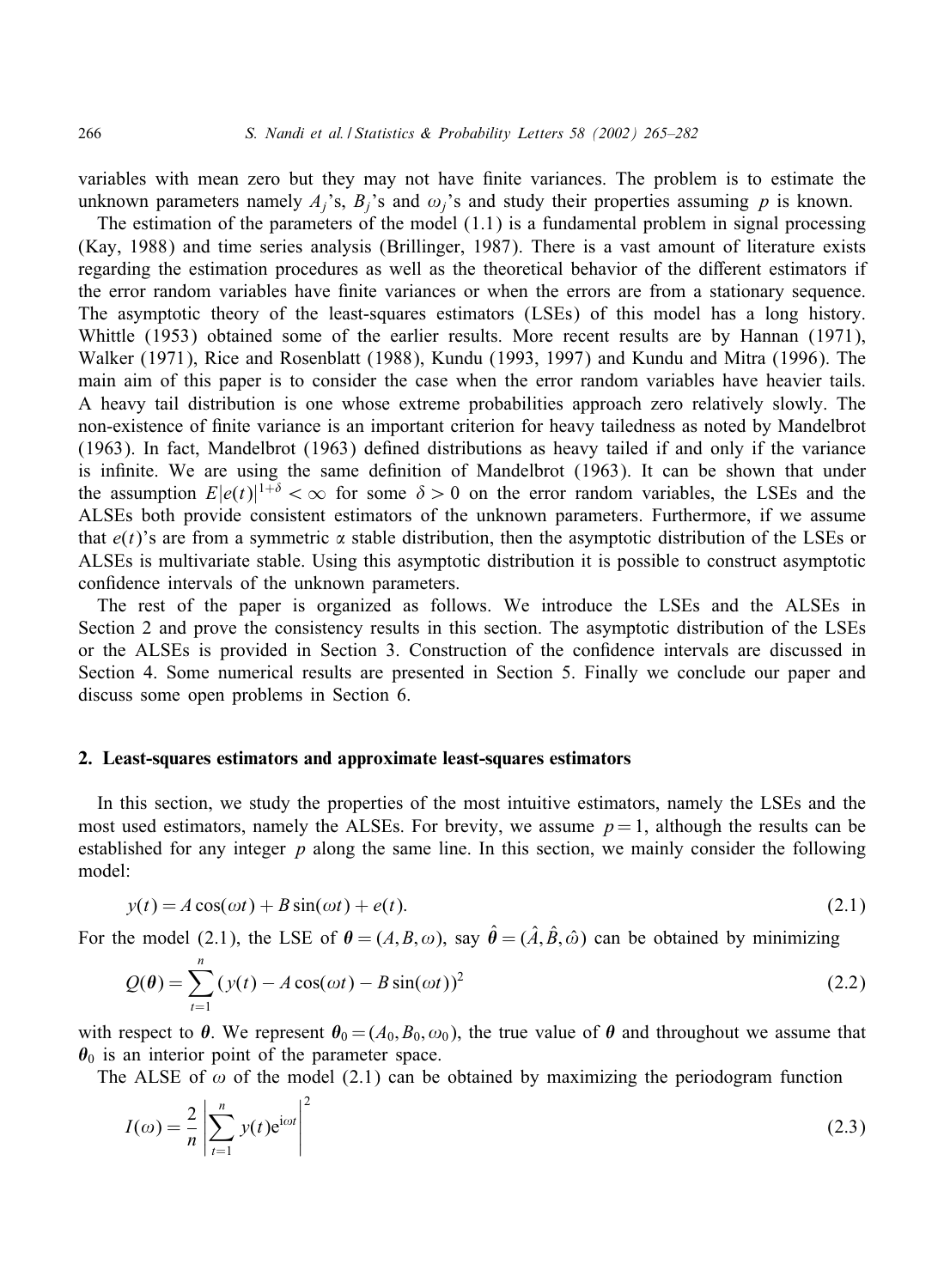with respect to  $\omega$ . If  $\tilde{\omega}$  maximizes  $I(\omega)$ , then  $\tilde{\omega}$  is called the ALSE of  $\omega$ . Following the approach of Walker (1971) or Hannan (1971), we define the ALSEs of A and B, say  $\tilde{A}$  and  $\tilde{B}$ , respectively, as

$$
\tilde{A} = \frac{2}{n} \sum_{t=1}^{n} y(t) \cos(\tilde{\omega}t), \quad \tilde{B} = \frac{2}{n} \sum_{t=1}^{n} y(t) \sin(\tilde{\omega}t). \tag{2.4}
$$

For the motivation of using  $\tilde{\theta} = (\tilde{A}, \tilde{B}, \tilde{\omega})$  as estimator of  $\theta$ , see Hannan (1971) or Walker (1971).

Although in case of i.i.d. errors, the LSEs are the most intuitive estimators, but for the model (1.1), the most popular estimators of the unknown parameters are the ALSEs. Note that the LSEs can be easily defined for the model (1.1) and the ALSEs of  $\omega$ 's can be defined as the local maximums of  $I(\omega)$  instead of the global maximum. Once  $\omega_i$  is estimated the corresponding ALSEs of  $A_i$ 's and  $B_i$ 's can be obtained using (2.4). The following two theorems give strong consistency for both the LSE and ALSE. We defer the proofs of these two results to Appendix A, at the end of the paper.

**Theorem 1.** If  $\hat{\theta}$  is the LSE of  $\theta$  of the model (2.1) and  $e(t)$ 's are i.i.d. random variables with *mean zero and*  $E|e(t)|^{1+\delta} < \infty$  for some  $0 < \delta < 1$ , then  $\hat{\theta}$  is a strongly consistent estimator of  $\theta$ .

**Theorem 2.** If  $\tilde{\theta}$  is the ALSE of  $\theta$  of the model (2.1) and  $e(t)$ 's are same as in Theorem 1, then  $\tilde{\theta}$  is a strongly consistent estimator of  $\theta$ .

## 3. Asymptotic distributions of the LSEs and ALSEs

In this section, we obtain the asymptotic distributions of the LSEs and ALSEs under the assumption that the errors are from a symmetric stable distribution. Before progressing any further, first we define a symmetric  $\alpha$ -stable (S $\alpha$ S) distribution as follows:

**Definition 1.** A symmetric (around 0) random variable X is said to have  $S\alpha S$  distribution, with scale parameter  $\sigma$ , and stability index  $\alpha$ , if the characteristic function of the random variable X is

 $Ee^{itX} = e^{-\sigma^{\alpha}|t|^{\alpha}}.$ 

For detailed treatments of the different  $S\alpha S$  distributions the readers are referred to the book of Samorodnitsky and Taqqu (1994). From now on we always take  $1 + \delta < \alpha < 2$ .

Consider (2.2), we use the following notations:

$$
Q'(\theta) = \left(\frac{\partial Q(\theta)}{\partial A}, \frac{\partial Q(\theta)}{\partial B}, \frac{\partial Q(\theta)}{\partial \omega}\right)
$$

and  $Q''(\theta)$  is the 3 × 3 matrix of the second derivatives of  $Q(\theta)$ . Now expanding  $Q'(\hat{\theta})$  around  $\theta_0$ by multivariate Taylor series, we obtain

$$
Q'(\hat{\theta}) - Q'(\theta_0) = (\hat{\theta} - \theta_0)Q''(\bar{\theta})
$$
\n(3.1)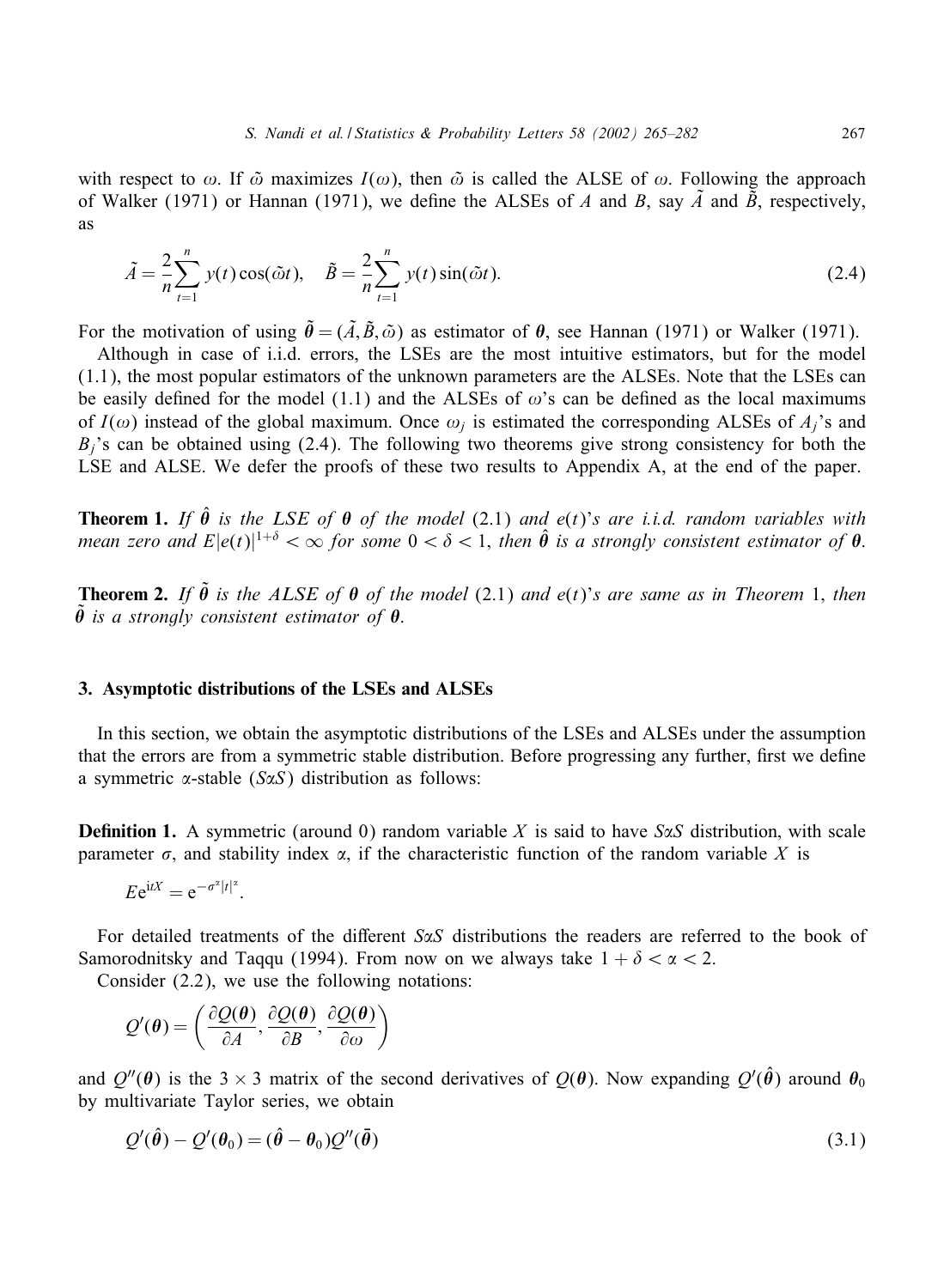where  $\bar{\theta}$  is a point on the line joining  $\hat{\theta}$  and  $\theta_0$ . Suppose  $D_1$  and  $D_2$  are two diagonal matrices of order  $3 \times 3$  each and they are as follows:

$$
\mathbf{D}_1 = \text{diag}\{n^{-1/\alpha}, n^{-1/\alpha}, n^{-(1+\alpha)/\alpha}\}\quad \text{and} \quad \mathbf{D}_2 = \text{diag}\{n^{-(\alpha-1)/\alpha}, n^{-(\alpha-1)/\alpha}, n^{-(2\alpha-1)/\alpha}\}.
$$

Since  $Q'(\hat{\theta}) = 0$ , therefore, (3.1) can be written as

$$
(\hat{\boldsymbol{\theta}} - \boldsymbol{\theta}_0) \mathbf{D}_2^{-1} = -[\mathcal{Q}'(\boldsymbol{\theta}_0) \mathbf{D}_1] [\mathbf{D}_2 \mathcal{Q}''(\bar{\boldsymbol{\theta}}) \mathbf{D}_1]^{-1},
$$
\n(3.2)

:

as  $D_2Q''(\theta)D_1$  is invertible almost surely for large *n*. It can be easily seen that

$$
\lim_{n \to \infty} [\mathbf{D}_2 Q''(\bar{\theta}) \mathbf{D}_1] = \lim_{n \to \infty} [\mathbf{D}_2 Q''(\theta_0) \mathbf{D}_1] = \begin{pmatrix} 1 & 0 & \frac{B_0}{2} \\ 0 & 1 & -\frac{A_0}{2} \\ \frac{B_0}{2} & -\frac{A_0}{2} & \frac{1}{3}(A_0^2 + B_0^2) \end{pmatrix}
$$

Therefore,

$$
\lim_{n \to \infty} [\mathbf{D}_2 Q''(\bar{\boldsymbol{\theta}}) \mathbf{D}_1]^{-1} = \lim_{n \to \infty} [\mathbf{D}_2 Q''(\bar{\boldsymbol{\theta}}_0) \mathbf{D}_1]^{-1} = \frac{1}{A_0^2 + B_0^2} \begin{bmatrix} A_0^2 + 4B_0^2 & -3A_0 B_0 & -6B_0 \\ -3A_0 B_0 & 4A_0^2 + B_0^2 & 6A_0 \\ -6B_0 & 6A_0 & 12 \end{bmatrix}.
$$
 (3.3)

Now first we show that  $[Q'(\theta_0)D_1]$  converges to a three-dimensional multivariate stable distribution. Let us consider

$$
Q'(\theta_0)\mathbf{D}_1 = \left[ -\frac{2}{n^{1/\alpha}} \sum_{t=1}^n e(t) \cos(\omega_0 t), -\frac{2}{n^{1/\alpha}} \sum_{t=1}^n e(t) \sin(\omega_0 t), -\frac{2}{n^{1/\alpha}} \sum_{t=1}^n e(t) [\mathbf{A}_0 \sin(\omega_0 t) - \mathbf{B}_0 \cos(\omega_0 t)] \right]
$$
  
=  $(X_n, Y_n, Z_n)$  (say). (3.4)

Therefore, if  $\mathbf{t} = (t_1, t_2, t_3)$ , then the joint characteristic function of  $(X_n, Y_n, Z_n)$  is

$$
\phi_n(\mathbf{t}) = E e^{t_1 X_n + t_2 Y_n + t_3 Z_n} = e^{-2^{\alpha} \sigma^{\alpha}(1/n) \sum_{j=1}^n |K_{\mathbf{t}}(j)|^{\alpha}}, \tag{3.5}
$$

where

$$
K_{t}(j) = -t_{1}\cos(\omega_{0}j) - t_{2}\sin(\omega_{0}j) + \frac{jt_{3}}{n}(A_{0}\sin(\omega_{0}j) - B_{0}\cos(\omega_{0}j)).
$$

Although we could not prove it theoretically but it is observed by extensive numerical computations that as *n* tends to  $\infty$ ,  $(1/n)\sum_{j=1}^{n} |K_t(j)|^{\alpha}$  converges. Assuming that  $(1/n)\sum_{j=1}^{n} |K_t(j)|^{\alpha}$  converges, it can be proved that (see Appendix B) it converges to a non-zero limit for  $t \neq 0$ . Suppose

$$
\lim_{n \to \infty} \frac{1}{n} \sum_{j=1}^{n} |K_{t}(j)|^{\alpha} = \tau_{t}(A_{0}, B_{0}, \omega_{0}, \alpha), \qquad (3.6)
$$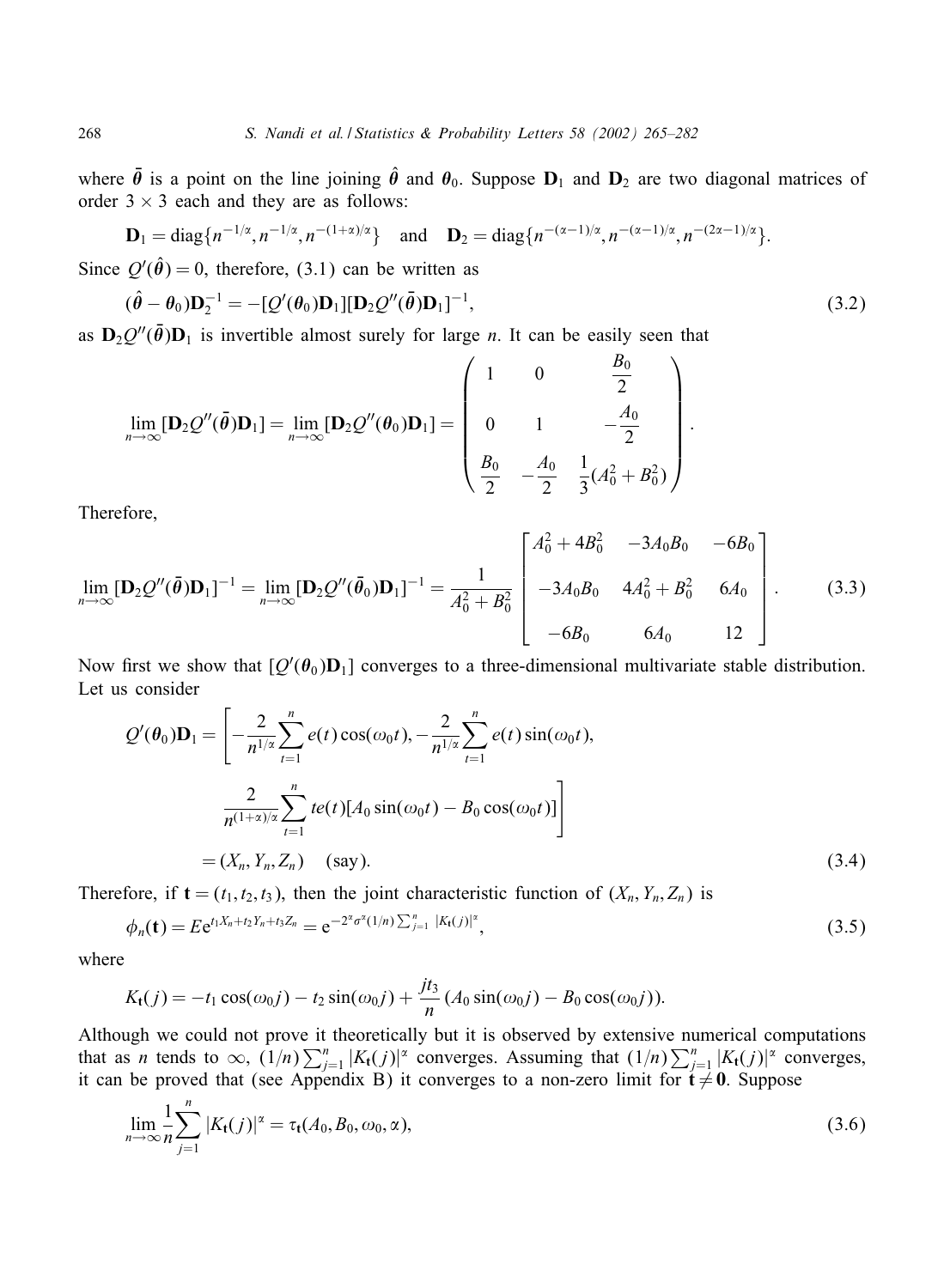then, from (3.5) it is clear that any linear combination of  $X_n$ ,  $Y_n$  and  $Z_n$  is a S $\alpha$ S distribution. Also

$$
\lim_{n\to\infty}\phi_n(\mathbf{t}) = e^{-2^{\alpha}\sigma^{\alpha}\tau_{\mathbf{t}}(A_0,B_0,\omega_0,\alpha)}
$$
\n(3.7)

indicates that any linear combination of  $X_n$ ,  $Y_n$  and  $Z_n$  even if  $n \to \infty$  is also a S $\alpha$ S distribution. Now using the result (Theorem 2.1.5) of Samorodnitsky and Taqqu (1994) that *a random vector* is symmetric stable in  $\mathbb{R}^3$  *if and only if any linear combination is symmetric stable distribution in*  $R<sup>1</sup>$ , it immediately follows that:

$$
\lim_{n\to\infty} \left[ \mathcal{Q}'(\theta_0) \mathbf{D}_1 \right] [\mathbf{D}_2 \mathcal{Q}''(\bar{\theta}) \mathbf{D}_1]^{-1},\tag{3.8}
$$

converges to a symmetric stable random vector in  $R<sup>3</sup>$ , which has the characteristic function

$$
\Phi(t) = e^{-2^{\alpha} \sigma^{\alpha} \tau_{\mathbf{u}}(A_0, B_0, \omega_0, \alpha)}
$$
\n(3.9)

and  $\tau$ <sub>u</sub> is defined through (3.6) replacing **t** by **u**. Here

$$
\mathbf{u} = (u_1(t_1, t_2, t_3, A_0, B_0), u_2(t_1, t_2, t_3, A_0, B_0), u_3(t_1, t_2, t_3, A_0, B_0))
$$

and

$$
u_1(t_1, t_2, t_3, A_0, B_0) = [(A_0^2 + 4B_0^2)t_1 - 3A_0B_0t_2 - 6B_0t_3] \frac{1}{A_0^2 + B_0^2},
$$
  
\n
$$
u_2(t_1, t_2, t_3, A_0, B_0) = [-3A_0B_0t_1 + (4A_0^2 + B_0^2)t_2 + 6A_0t_3] \frac{1}{A_0^2 + B_0^2},
$$
  
\n
$$
u_3(t_1, t_2, t_3, A_0, B_0) = [-6B_0t_1 + 6A_0t_2 + 12t_3] \frac{1}{A_0^2 + B_0^2}.
$$

Therefore, we can put this as the following theorem.

**Theorem 3.** In model (2.1), if  $e(t)$ 's are i.i.d. random variables with mean zero and have S $\alpha$ S dis*tribution as defined in Definition* 1, *then*  $(\hat{\theta} - \theta_0)\mathbf{D}_2^{-1}$  *converges to a multivariate stable distribution*, *which has a characteristic function as defined in* (3.9).

Now to show that the asymptotic distributions of the LSEs and the ALSEs are same observe the following facts. By simple calculations (similarly as Hannan, 1971 or Walker, 1971) it can be shown that

$$
\hat{A}(\omega) = \tilde{A}(\omega) + O_p(n), \quad \hat{B}(\omega) = \tilde{B}(\omega) + O_p(n), \quad \hat{\omega} = \tilde{\omega} + O_p(n^2). \tag{3.10}
$$

Here  $O_p(m)$  indicates that the term goes to zero in probability and also  $mO_p(m)$  is bounded in probability. (3.10) immediately implies that the asymptotic distributions of  $(\hat{\theta} - \theta_0)\mathbf{D}_2^{-1}$  and  $(\tilde{\theta} \theta_0$ ) $D_2^{-1}$  are same. This result can be extended for the general model (1.1). Observe that for the general model,  $(\hat{A}_i, \hat{B}_i, \hat{\omega}_i)$  and  $(\hat{A}_j, \hat{B}_j, \hat{\omega}_i)$  will be asymptotically independent for  $i \neq j$ , therefore the joint characteristic function can be easily obtained.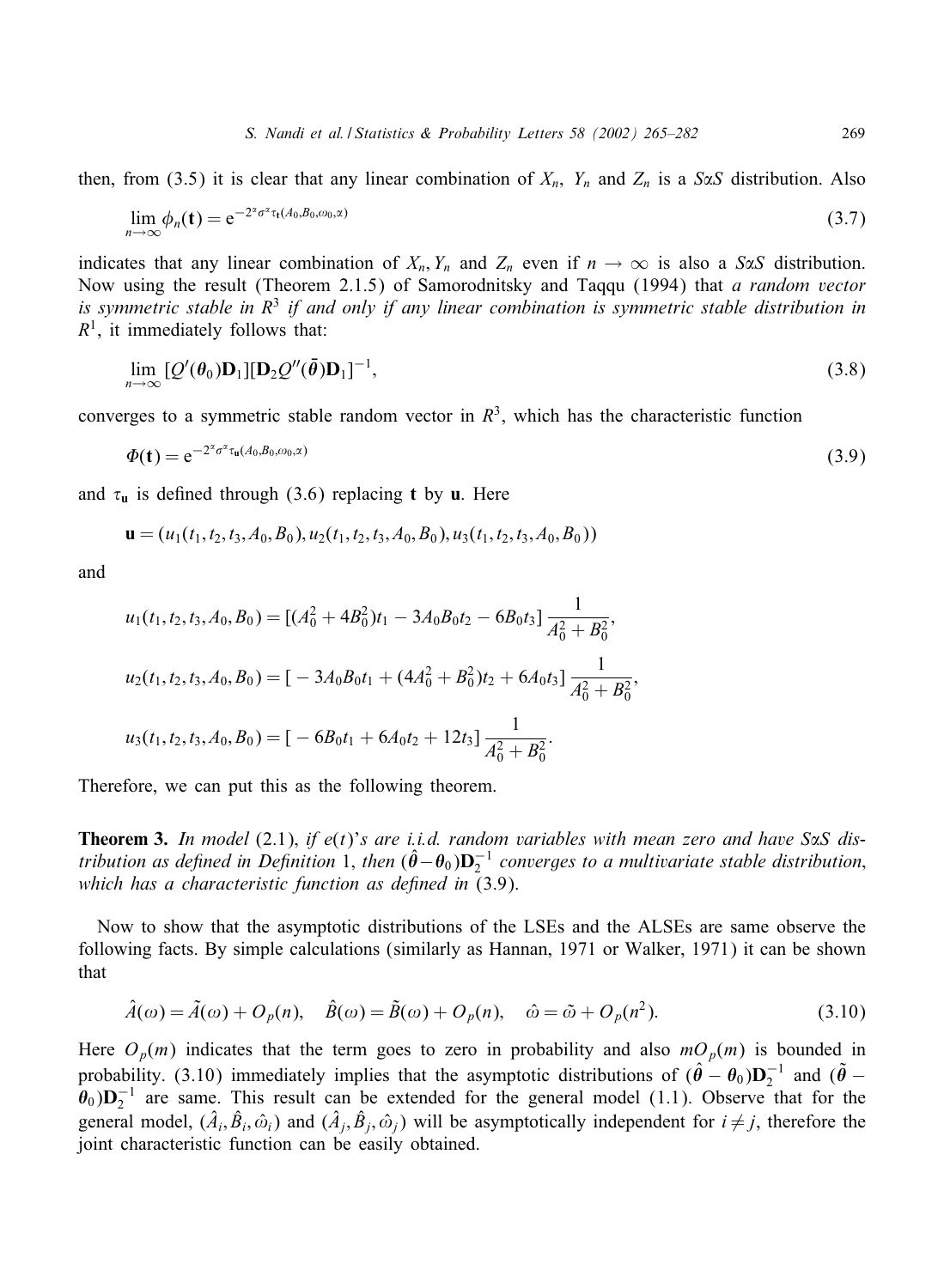## 4. Individual confidence intervals

In the previous section, we saw that although we know the characteristic function of the joint distribution of  $\hat{\theta} = (\hat{A}, \hat{B}, \hat{\omega})$  but it is not very easy to obtain the joint distribution of  $(\hat{A}, \hat{B}, \hat{\omega})$  from that. In this section we obtain the marginal distributions of  $\hat{A}$ ,  $\hat{B}$  and  $\hat{\omega}$  by inverting the corresponding characteristic functions. The marginal characteristic functions of  $n^{(\alpha-1)/\alpha}(\hat{A} - A_0)$ ,  $n^{(\alpha-1)/\alpha}(\hat{B} - B_0)$ , and  $n^{(2\alpha-1)/\alpha}(\hat{\omega} - \omega_0)$  are

$$
\Phi_A(u) = e^{-\sigma^{\alpha}|u|^{\alpha}2^{\alpha}(1/n)\sum_{t=1}^n|K_a(t)|^{\alpha}}, \quad \Phi_B(u) = e^{-\sigma^{\alpha}|u|^{\alpha}2^{\alpha}(1/n)\sum_{t=1}^n|K_b(t)|^{\alpha}}
$$

and

$$
\Phi_w(u) = e^{-\sigma^{\alpha}|u|^{\alpha}2^{\alpha}(1/n)\sum_{t=1}^n|K_w(t)|^{\alpha}},
$$

respectively, where

$$
\mathbf{a} = \left(\frac{A_0^2 + 4B_0^2}{A_0^2 + B_0^2}, \frac{-3A_0B_0}{A_0^2 + B_0^2}, \frac{-6B_0}{A_0^2 + B_0^2}\right), \quad \mathbf{b} = \left(\frac{-3A_0B_0}{A_0^2 + B_0^2}, \frac{4A_0^2 + B_0^2}{A_0^2 + B_0^2}, \frac{6A_0}{A_0^2 + B_0^2}\right)
$$

and

$$
\mathbf{w} = \left(\frac{-6B_0}{A_0^2 + B_0^2}, \frac{6A_0}{A_0^2 + B_0^2}, \frac{12}{A_0^2 + B_0^2}\right).
$$

Therefore, the characteristic functions of the limiting distributions of  $n^{(\alpha-1)/\alpha}(\hat{A}-A_0)$ ,  $n^{(\alpha-1)/\alpha}(\hat{B}-B_0)$ , and  $n^{(2\alpha-1)/\alpha}(\hat{\omega} - \omega_0)$  are

$$
\lim_{n\to\infty}\Phi_A(u)=e^{-\sigma^{\alpha}|u|^{\alpha}2^{\alpha}\tau_a(A_0,B_0,\omega_0,\alpha)}, \quad \lim_{n\to\infty}\Phi_B(u)=e^{-\sigma^{\alpha}|u|^{\alpha}2^{\alpha}\tau_b(A_0,B_0,\omega_0,\alpha)}
$$

and

$$
\lim_{n\to\infty}\Phi_{w}(u)=e^{-\sigma^{\alpha}|u|^{\alpha}2^{\alpha}\tau_{\mathbf{w}}(A_0,B_0,\omega_0,\alpha)},
$$

respectively, where  $\tau_a(A_0, B_0, \omega_0, \alpha)$ ,  $\tau_b(A_0, B_0, \omega_0, \alpha)$  and  $\tau_w(A_0, B_0, \omega_0, \alpha)$  are defined as (3.6) replacing t by a, b and w, respectively. Now to construct the asymptotic  $100(1-\beta)\%$  confidence intervals of the individual parameters (say for  $\omega_0$ ), we use the inversion formula of the characteristic function (see Chung, 1974). Find  $x_w$ , such that

$$
1 - \beta = \frac{2}{\pi} \int_0^\infty \frac{\sin(ux)}{u} e^{-\sigma^2 |u|^{2} 2^x \tau_w(A_0, B_0, \omega_0, \alpha)} du = \mu_w(-x_w, x_w) \quad \text{(say)}
$$

where  $\mu_w(-x, x)$  is the probability measure which corresponds to

$$
e^{-\sigma^{\alpha}|u|^{\alpha}2^{\alpha}\tau_{\mathbf{w}}(A_0,B_0,\omega_0,\alpha)}.
$$

We do not have the explicit expression of  $\tau_w(A_0, B_0, \omega_0, \alpha)$ , but numerically we can estimate  $\tau_w(\hat{A}, \hat{B}, \hat{\omega}, \alpha)$  using (3.6) say  $\hat{\tau}_w(\hat{A}, \hat{B}, \hat{\omega}, \alpha)$  and then we estimate  $x_w$  by minimizing  $|\hat{\mu}_w(-x, x) - \hat{\mu}_w(-x, x)|$  $(1 - \beta)$ , where  $\hat{\mu}_w(-x, x)$  is the probability measure corresponding to the characteristic function

$$
e^{-\sigma^{\alpha}|u|^{\alpha}2^{\alpha}\hat{\tau}_{\mathbf{w}}(\hat{A},\hat{B},\hat{\omega},\alpha)}.
$$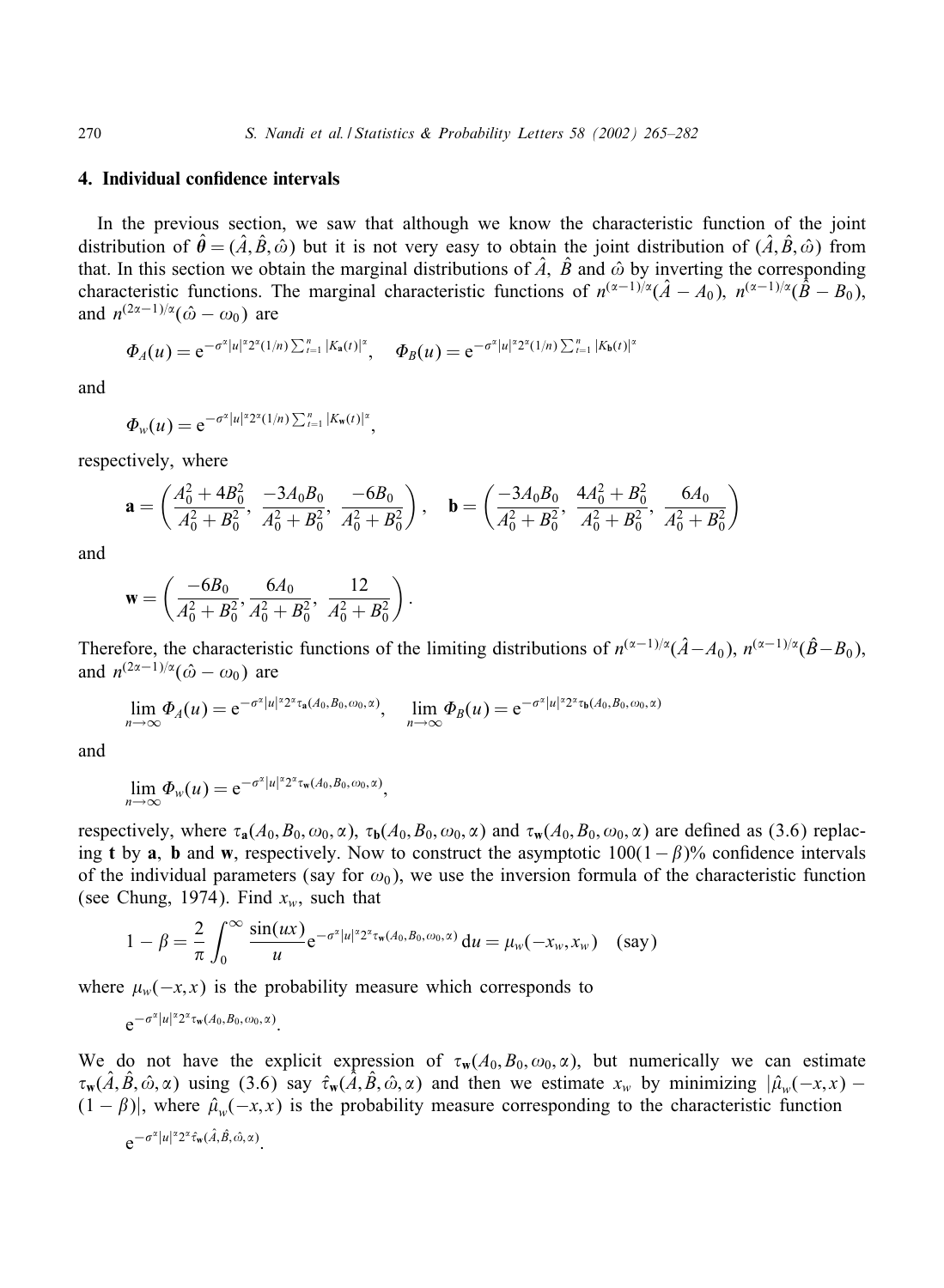| Para.            | $\alpha = 1.2$ |             | $\alpha = 1.4$ |             | $\alpha = 1.6$ |             | $\alpha = 1.8$ |             |
|------------------|----------------|-------------|----------------|-------------|----------------|-------------|----------------|-------------|
|                  | <b>LSE</b>     | <b>ALSE</b> | <b>LSE</b>     | <b>ALSE</b> | <b>LSE</b>     | <b>ALSE</b> | <b>LSE</b>     | <b>ALSE</b> |
| $\boldsymbol{A}$ | 1.790          | 0.858       | 1.582          | 1.045       | 1.501          | 1.118       | 1.493          | 1.212       |
|                  | (0.884)        | (1.115)     | (0.421)        | (0.624)     | (0.249)        | (0.446)     | (0.192)        | (0.399)     |
| $\boldsymbol{B}$ | 1.990          | 1.878       | 1.825          | 1.788       | 1.549          | 1.783       | 1.509          | 1.766       |
|                  | (0.974)        | (0.858)     | (0.618)        | (0.469)     | (0.235)        | (0.361)     | (0.154)        | (0.293)     |
| $\omega$         | 2.416          | 2.459       | 2.488          | 2.517       | 2.501          | 2.517       | 2.499          | 2.521       |
|                  | (0.106)        | (0.097)     | (0.030)        | (0.036)     | (0.012)        | (0.025)     | (0.011)        | (0.021)     |

The average estimates and the mean absolute deviations of the LSEs and the ALSEs when the sample size is 20.

Here  $A = B = 1.5$  and  $\omega = 2.5$ . In each box, the first row represents the average estimates and the corresponding mean absolute deviations are reported within brackets below.

If  $\hat{x}_w$  minimizes  $|\hat{\mu}_w(-x, x) - (1 - \beta)|$ , then the asymptotic 100(1 –  $\beta$ )% confidence interval of  $\omega$  is  $\left(\hat{\omega} - \frac{\hat{x}_{w}}{n^{(2\alpha-1)/\alpha}}, \hat{\omega} + \frac{\hat{x}_{w}}{n^{(2\alpha-1)/\alpha}}\right).$ 

The confidence intervals of  $A$  and  $B$  can be obtained exactly in the same manner. We also consider two Bootstrap confidence intervals, percentile Bootstrap (Boot-p) and Bootstrap-t (Boot-t) confidence intervals similarly as Mitra and Kundu (1997). Their performances are compared in the next section.

#### 5. Numerical experiments

Table 1

In this section, we present some experimental results to see how the LSEs and the ALSEs behave for finite samples. We consider the following model:

$$
y(t) = A\cos(\omega t) + B\sin(\omega t) + e(t). \tag{5.1}
$$

We took  $A = B = 1.5$  and  $\omega = 2.5$ . We consider  $e(t)$ 's to be i.i.d. S $\alpha S$  random variable with mean zero and  $1 < \alpha < 2$ . We want to see how the LSEs and the ALSEs behave for different values of  $\alpha$  and for different sample sizes. We consider  $\alpha = 1.2, 1.4, 1.6, 1.8$  and  $n = 20, 25$  and 30. In all the cases the scale parameter  $\sigma = 0.25$ . For each combination of  $\alpha$  and *n*, we compute the LSEs and ALSEs of the unknown parameters and obtain the average estimates and the mean absolute deviations (MADs) over 500 replications and the results are reported in Tables 1–3. In each table the first figure represents the average estimates and the corresponding MADs are reported in the bracket. For computing the LSEs and the ALSEs we used the optimization routines of Press et al. (1992).

We also computed the confidence intervals of the different parameters using the asymptotic distribution and also by the two Bootstrap methods. The exact numerical procedures for the different methods are as follows. For a given data set, first we estimate A, B and  $\omega$ , say  $\hat{A}$ ,  $\hat{B}$  and  $\hat{\omega}$ , respectively. Then compute  $\hat{\tau}_a(\hat{A}, \hat{B}, \hat{\omega}, \alpha)$ ,  $\hat{\tau}_b(\hat{A}, \hat{B}, \hat{\omega}, \alpha)$  and  $\hat{\tau}_w(\hat{A}, \hat{B}, \hat{\omega}, \alpha)$  using the first 500 terms of the corresponding series as defined in  $(3.6)$ . Finally we obtained the 95% confidence intervals of A, B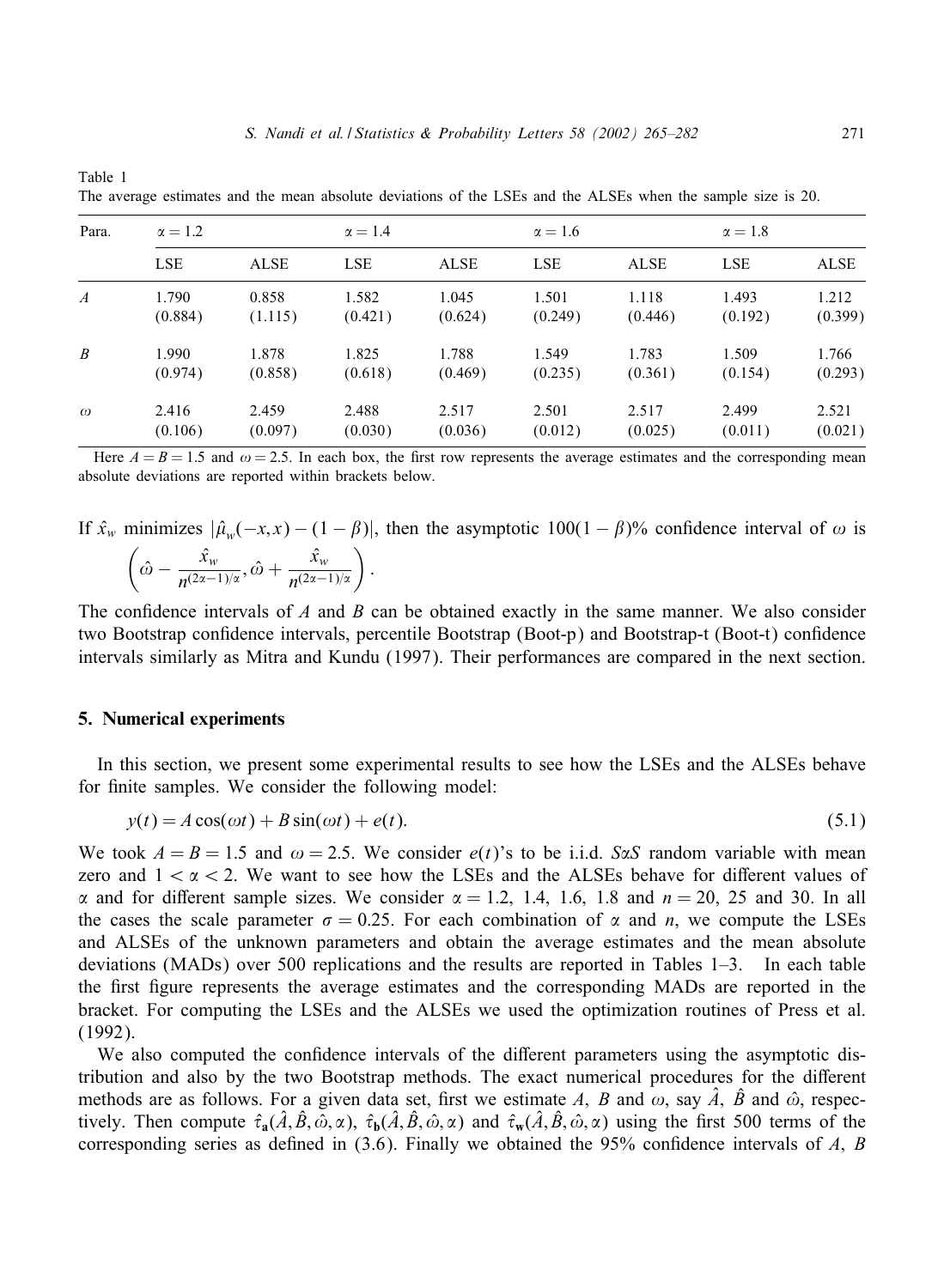| Para.            | $\alpha = 1.2$ |             | $\alpha = 1.4$ |             | $\alpha = 1.6$ |             | $\alpha = 1.8$ |             |
|------------------|----------------|-------------|----------------|-------------|----------------|-------------|----------------|-------------|
|                  | <b>LSE</b>     | <b>ALSE</b> | <b>LSE</b>     | <b>ALSE</b> | <b>LSE</b>     | <b>ALSE</b> | <b>LSE</b>     | <b>ALSE</b> |
| $\boldsymbol{A}$ | 1.555          | 1.164       | 1.459          | 1.205       | 1.498          | 1.216       | 1.499          | 1.217       |
|                  | (0.592)        | (0.710)     | (0.357)        | (0.447)     | (0.212)        | (0.353)     | (0.159)        | (0.314)     |
| $\boldsymbol{B}$ | 1.265          | 1.712       | 1.523          | 1.682       | 1.505          | 1.690       | 1.500          | 1.691       |
|                  | (0.767)        | (0.737)     | (0.295)        | (0.433)     | (0.210)        | (0.305)     | (0.153)        | (0.248)     |
| $\omega$         | 2.427          | 2.457       | 2.479          | 2.501       | 2.493          | 2.508       | 2.500          | 2.513       |
|                  | (0.096)        | (0.080)     | (0.033)        | (0.031)     | (0.016)        | (0.020)     | (0.007)        | (0.014)     |

The average estimates and the mean absolute deviations of the LSEs and the ALSEs when the sample size is 25.

Here  $A = B = 1.5$  and  $\omega = 2.5$ . In each box, the first row represents the average estimates and the corresponding mean absolute deviations are reported within brackets below.

Table 3 The average estimates and the mean absolute deviations of the LSEs and the ALSEs when the sample size is 30.

| Para.            | $\alpha = 1.2$ |             | $\alpha = 1.4$ |             | $\alpha = 1.6$ |             | $\alpha = 1.8$ |             |
|------------------|----------------|-------------|----------------|-------------|----------------|-------------|----------------|-------------|
|                  | <b>LSE</b>     | <b>ALSE</b> | <b>LSE</b>     | <b>ALSE</b> | <b>LSE</b>     | <b>ALSE</b> | <b>LSE</b>     | <b>ALSE</b> |
| $\boldsymbol{A}$ | 1.457          | 1.217       | 1.476          | 1.217       | 1.481          | 1.246       | 1.485          | 1.254       |
|                  | (0.506)        | (0.728)     | (0.301)        | (0.436)     | (0.209)        | (0.320)     | (0.154)        | (0.273)     |
| $\boldsymbol{B}$ | 1.502          | 1.624       | 1.497          | 1.634       | 1.491          | 1.636       | 1.500          | 1.646       |
|                  | (0.620)        | (0.637)     | (0.306)        | (0.363)     | (0.205)        | (0.266)     | (0.141)        | (0.211)     |
| $\omega$         | 2.440          | 2.442       | 2.478          | 2.491       | 2.493          | 2.502       | 2.501          | 2.500       |
|                  | (0.080)        | (0.087)     | (0.033)        | (0.033)     | (0.014)        | (0.022)     | (0.006)        | (0.019)     |

Here  $A = B = 1.5$  and  $\omega = 2.5$ . In each box, the first row represents the average estimates and the corresponding mean absolute deviations are reported within brackets below.

and  $\omega$ . We also obtained the corresponding Boot-p and Boot-t confidence intervals for the different parameters. We present the results for  $\alpha = 1.2, 1.4, 1.6$  and 1.8,  $n = 25$  and for  $\omega$  only. The results for A and B are quite similar in nature therefore they are not provided here. The results are reported in Table 4. In each box the first figure represents the average coverage percentages and in the bracket the average length of the confidence intervals are reported over 500 replications.

Some of the points are very clear from the numerical results. From Tables 1–3 it is observed that as the sample size  $n$  increases the biases decrease in general and also the MADs decrease, it verifies the consistency property of both the LSEs and the ALSEs for all the parameters. It is also observed that as  $\alpha$  increases the biases and the MADs decrease. It indicates that for heavier tail it is more difficult to estimate the unknown parameters. In all the cases for both the methods, the MADs of the frequencies are significantly smaller than the corresponding MADs of the amplitudes. It verifies that the rate of convergence of the frequencies is more compared to the rate of convergence

Table 2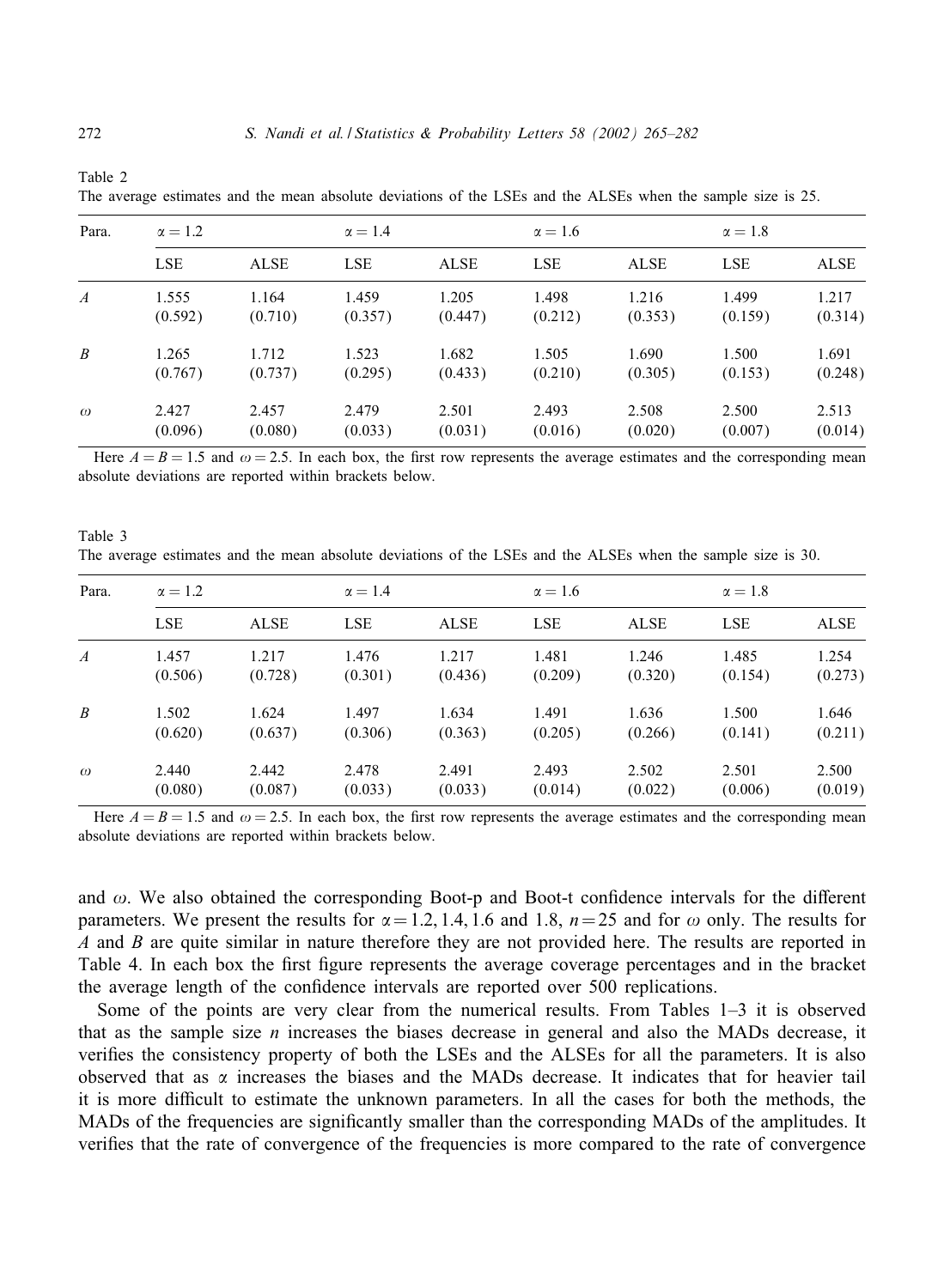|--|--|

The coverage percentages and the average confidence lengths of the frequency obtained by different methods when the sample size is 25.

| Methods | $\alpha = 1.2$ | $\alpha = 1.4$ | $\alpha = 1.6$ | $\alpha = 1.8$ |
|---------|----------------|----------------|----------------|----------------|
| Asymp.  | 0.90(0.087)    | 0.93(0.059)    | 0.95(0.052)    | 0.97(0.004)    |
| Boot-p  | 0.93(0.601)    | 0.91(0.286)    | 0.90(0.116)    | 0.90(0.060)    |
| Boot-t  | 0.94(1.041)    | 0.92(0.434)    | 0.90(0.183)    | 0.91(0.087)    |

In each box, the first figure represents the coverage percentages and the corresponding average confidence lengths are reported within brackets next to it.

of the amplitudes. Comparing the LSEs and the ALSEs, it seems although they are asymptotically equivalent, LSEs behave marginally better than the ALSEs in terms of the minimum MADs for most of the cases considered and for all the parameters. But computationally ALSEs are much easier to compute than the LSEs at least for large  $p$ . Therefore, if  $p$  is large we recommend to use the ALSEs but if  $p$  is small LSEs are preferable.

From Table 4, some of the points are very clear. For all the methods as  $\alpha$  increases the length of the confidence intervals decrease and also as the sample size increases the length of the confidence intervals decrease (not reported here). For both the Bootstrap methods the coverage percentages gradually decrease but for the asymptotic method the coverage percentages gradually increase as  $\alpha$  increases. Between the Bootstrap confidence intervals for fixed  $\alpha$ , Boot-t confidence intervals have higher coverage probability compared to Boot-p confidence intervals and also the length of the Boot-t confidence intervals are larger than those of Boot-p. For both the Bootstrap procedures the coverage percentages generally vary between 90% and 94%. On the other hand the coverage percentages of the asymptotic method vary between 90% and 97%, although the length of the confidence intervals are much smaller than the corresponding Bootstrap confidence intervals. Moreover, to compute the asymptotic confidence intervals, we need to know the value of  $\alpha$ , which is not required to compute the Bootstrap confidence intervals. Comparing all the points, we recommend to use the Boot-p confidence bounds for the unknown parameters if  $\alpha$  is not known and if  $\alpha$  is known and it is close to 2, we should use asymptotic confidence bounds. As one of the referee has suggested, we are providing a comparison between the simulation based distribution and the bootstrap distributions based on histograms. The histograms are based on one thousand replications. We are providing the results when  $\alpha = 1.8$ , others are quite similar in nature so they are not provided here. We provide three histograms, in Figs. 4 – 6. Fig. 4 represents simulation-based histogram and Figs. 5 and 6 represent the histograms based on Boot-t and Boot-p, respectively. One point is very clear that the shapes are quite similar in nature but the dispersions are less for the bootstrap samples.

We provide a graph (Fig. 1) of a particular realization of the model (5.1) with  $\alpha = 1.5$  and  $\sigma = 0.5$ . From the plot it may not be very clear that the data has infinite variance, but if we look at the plot (Fig. 3) n vs.  $Var\{y(1),...,y(n)\}\$ , it clearly gives an indication that the variance is not finite. We plot the periodogram function in Fig. 2 and from the periodogram function it is clear that  $p = 1$ . We estimate the different parameters and also obtain the 95% confidence bounds for all the parameters. They are provided below.  $\hat{A} = 1.73579$ ,  $\hat{B} = 1.19572$ ,  $\hat{\omega} = 2.49620$ ,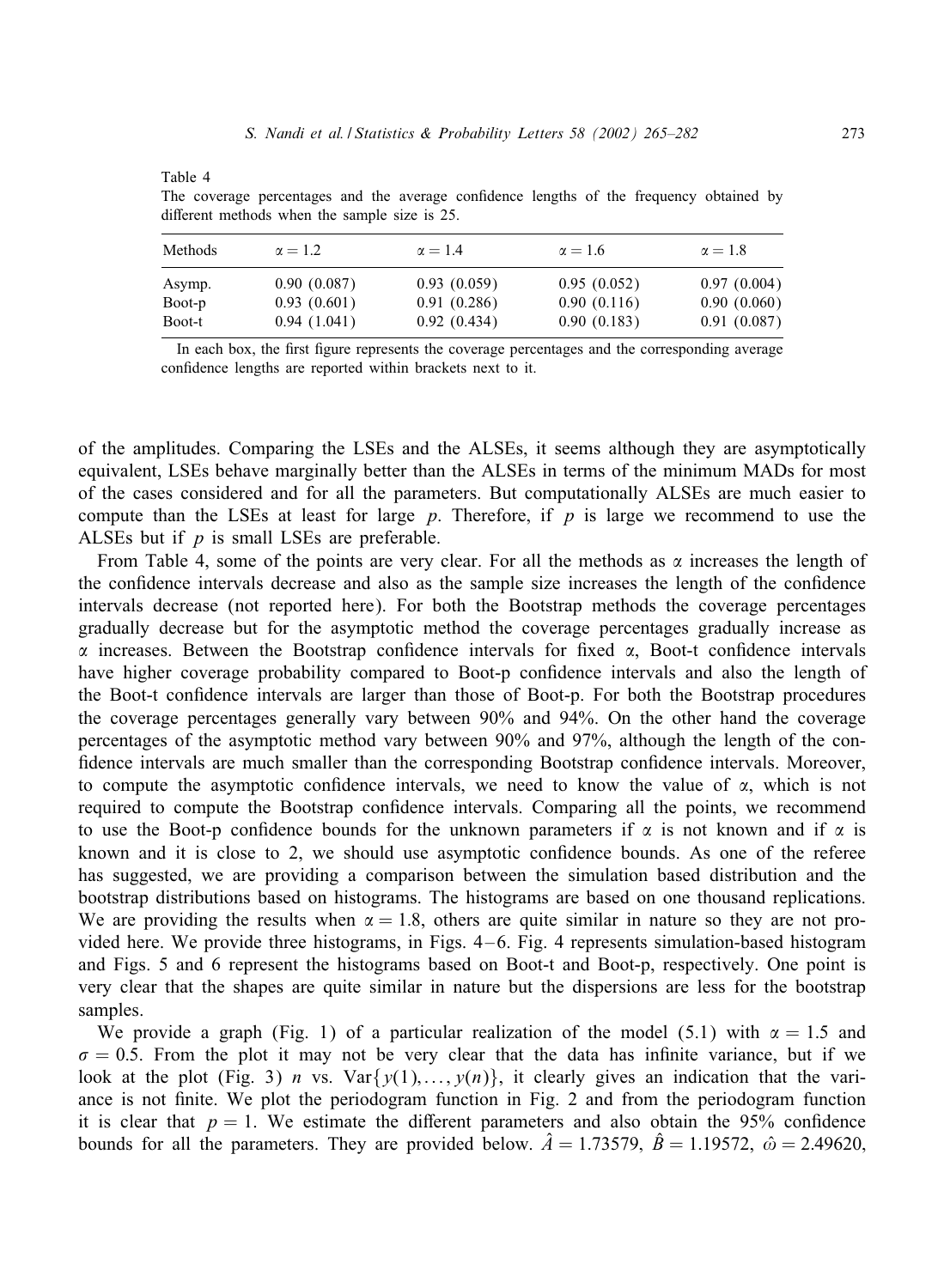

 $\tilde{A} = 1.70866$ ,  $\tilde{B} = 1.17192$ ,  $\tilde{\omega} = 2.49605$ . Using the LSEs the Boot-p confidence intervals for A, B and  $\omega$  are (1.3296, 2.1733), (0.6515, 1.7162) and (2.4916, 2.5007), respectively. Similarly, using ALSEs the corresponding confidence intervals are  $(1.1880, 2.1385)$ ,  $(0.5437, 1.6998)$  and  $(2.4908, 2.5009)$ .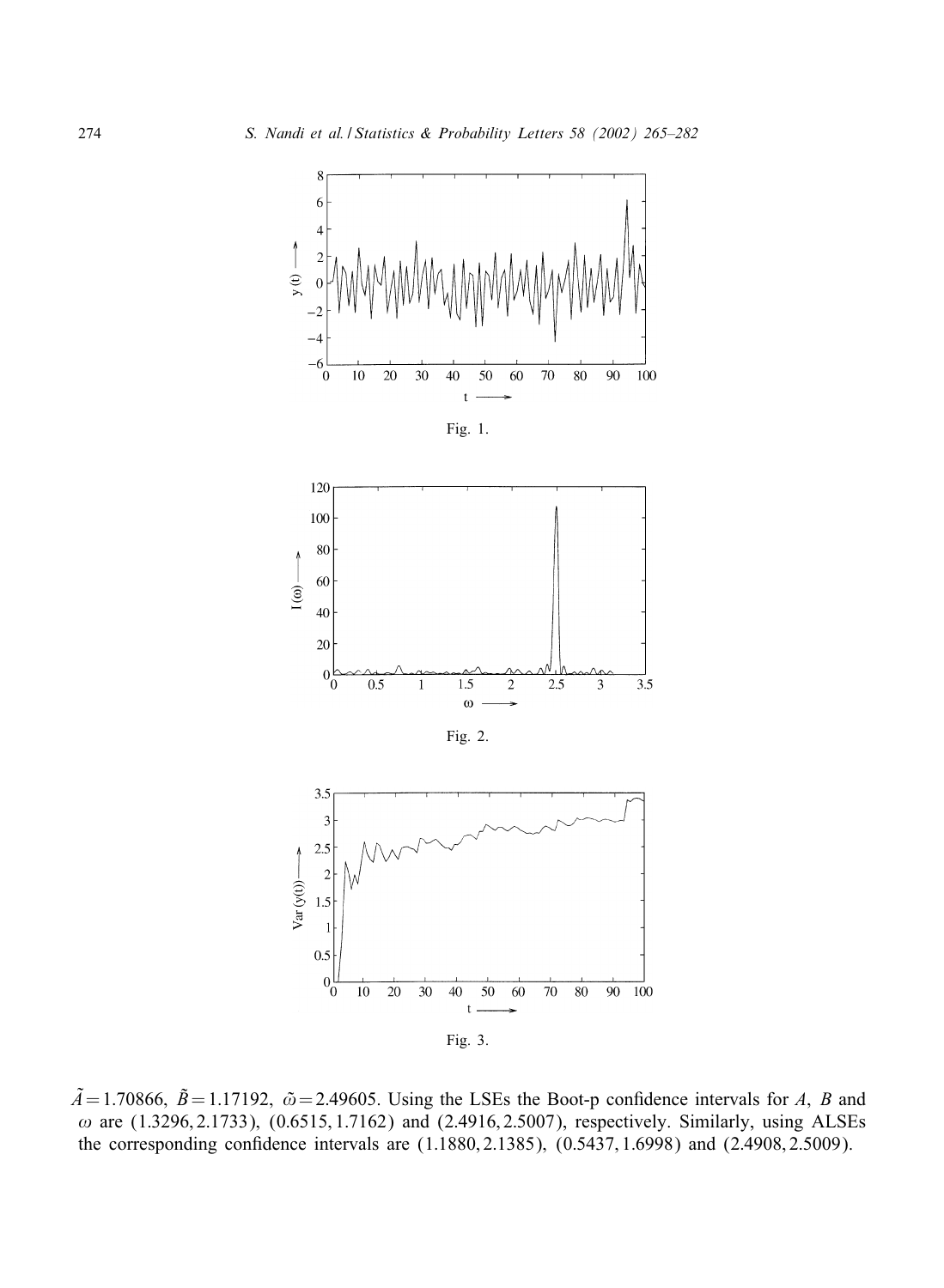

# 6. Conclusions

In this paper, we consider the sum of sinusoidal model under the assumptions of additive heavy tail i.i.d. errors. Although, we considered only i.i.d random variables but the results can be extended even when the errors are moving average type. One important question we did not address in this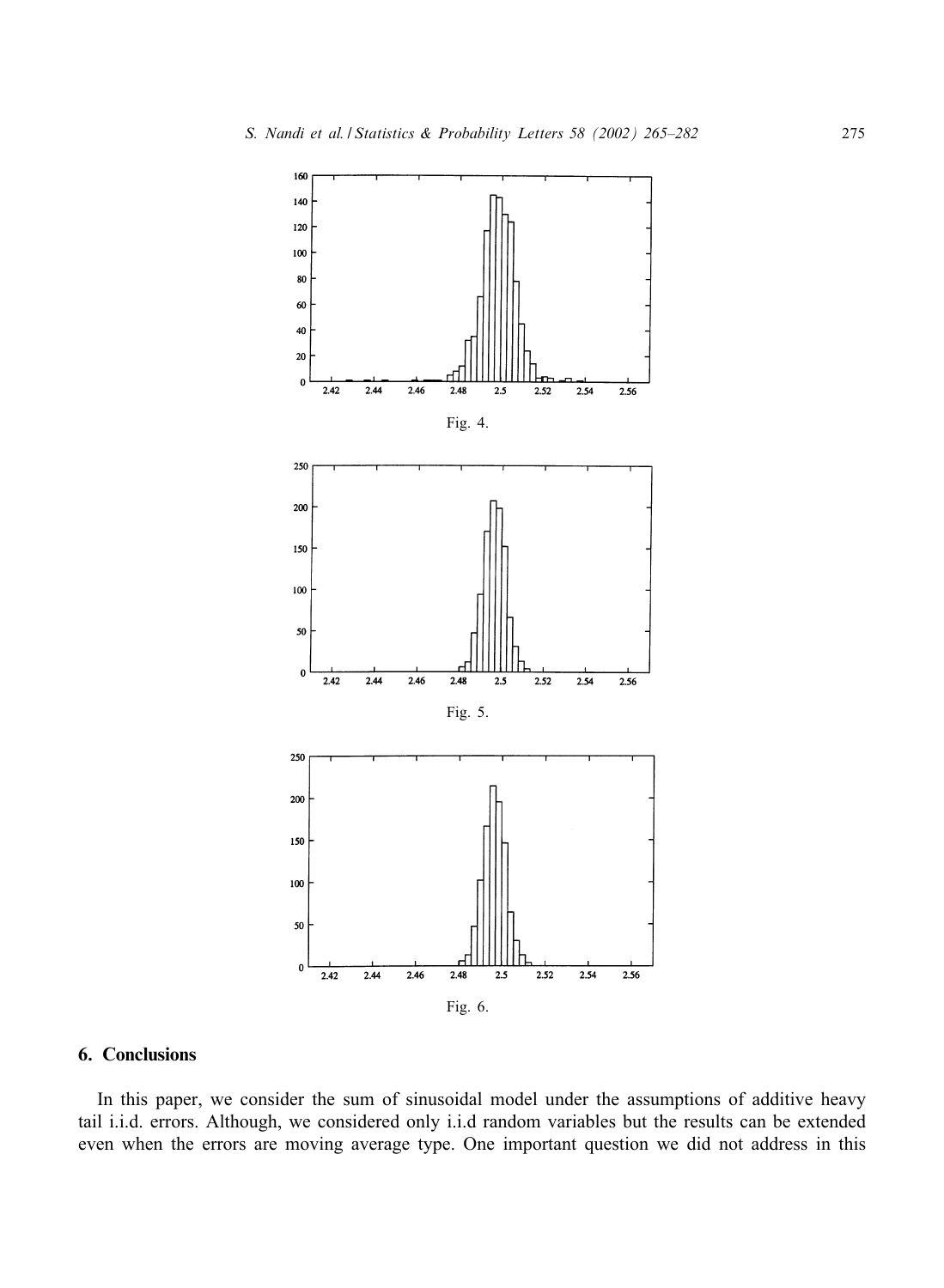paper, namely estimation of  $p$ , the number of sinusoidal components. We may need to use some information theoretic criteria to estimate  $p$ . More work is needed in this direction.

#### Acknowledgements

The authors would like to thank two referees for several constructive suggestions. The authors would also like to thank the editor Professor Richard A. Johnson for encouragement.

## Appendix A

To prove Theorem 1, we need the following lemmas.

**Lemma 1.** Let us denote  $S_{c,M} = \{ \theta : \theta = (A,B,\omega), |\theta - \theta_0| \geq c, |A| \leq M, |B| \leq M \}$ . *Suppose*  $e(t)^{s}$ *s are i.i.d. random variables with mean zero, if for any*  $c > 0$  *and for some*  $M < \infty$ ,

$$
\underline{\lim}_{\theta \in S_{c,M}} \frac{1}{n} [Q(\theta) - Q(\theta_0)] > 0 \quad a.s.
$$

*then*  $\hat{\theta}$  *is a strongly consistent estimator of*  $\theta_0$ *.* 

**Proof.** The proof is a simple extension of the result of Wu (1981), so it is omitted.

**Lemma 2.** If  $X_1, X_2, \ldots$  are i.i.d. random variables with mean zero and  $E|X_i|^{1+\delta} < \infty$  for  $0 < \delta < 1$ , *then*

$$
\lim_{n \to \infty} \sup_{0 \le \theta \le 2\pi} \frac{1}{n} \sum_{t=1}^{n} X_t \cos(t\theta) = \lim_{n \to \infty} \sup_{0 \le \theta \le 2\pi} \frac{1}{n} \sum_{t=1}^{n} X_t \sin(t\theta) = 0 \quad a.s.
$$

**Proof.** We prove the result for  $cos(t\theta)$ , the result for  $sin(t\theta)$  follows similarly. Let  $Z_t = X_t I_{\{|X_t| \leq t^{1/(1+\delta)}\}}$ . Then

$$
\sum_{t=1}^{\infty} P[Z_t \neq X_t] = \sum_{t=1}^{\infty} P[|X_t| > [t^{1/(1+\delta)}] = \sum_{t=1}^{\infty} \sum_{2^{t-1} \leq n < 2^t} P[|X_1| > n^{1/(1+\delta)}]
$$
\n
$$
\leq \sum_{t=1}^{\infty} 2^t P[2^{(t-1)/(1+\delta)} \leq |X_1|] \leq \sum_{t=1}^{\infty} 2^t \sum_{j=t}^{\infty} P[2^{(j-1)/(1+\delta)} \leq |X_1| < 2^{j/(1+\delta)}]
$$
\n
$$
\leq \sum_{j=1}^{\infty} P[2^{(j-1)/(1+\delta)} \leq |X_1| < 2^{j/(1+\delta)}] \sum_{t=1}^j 2^t
$$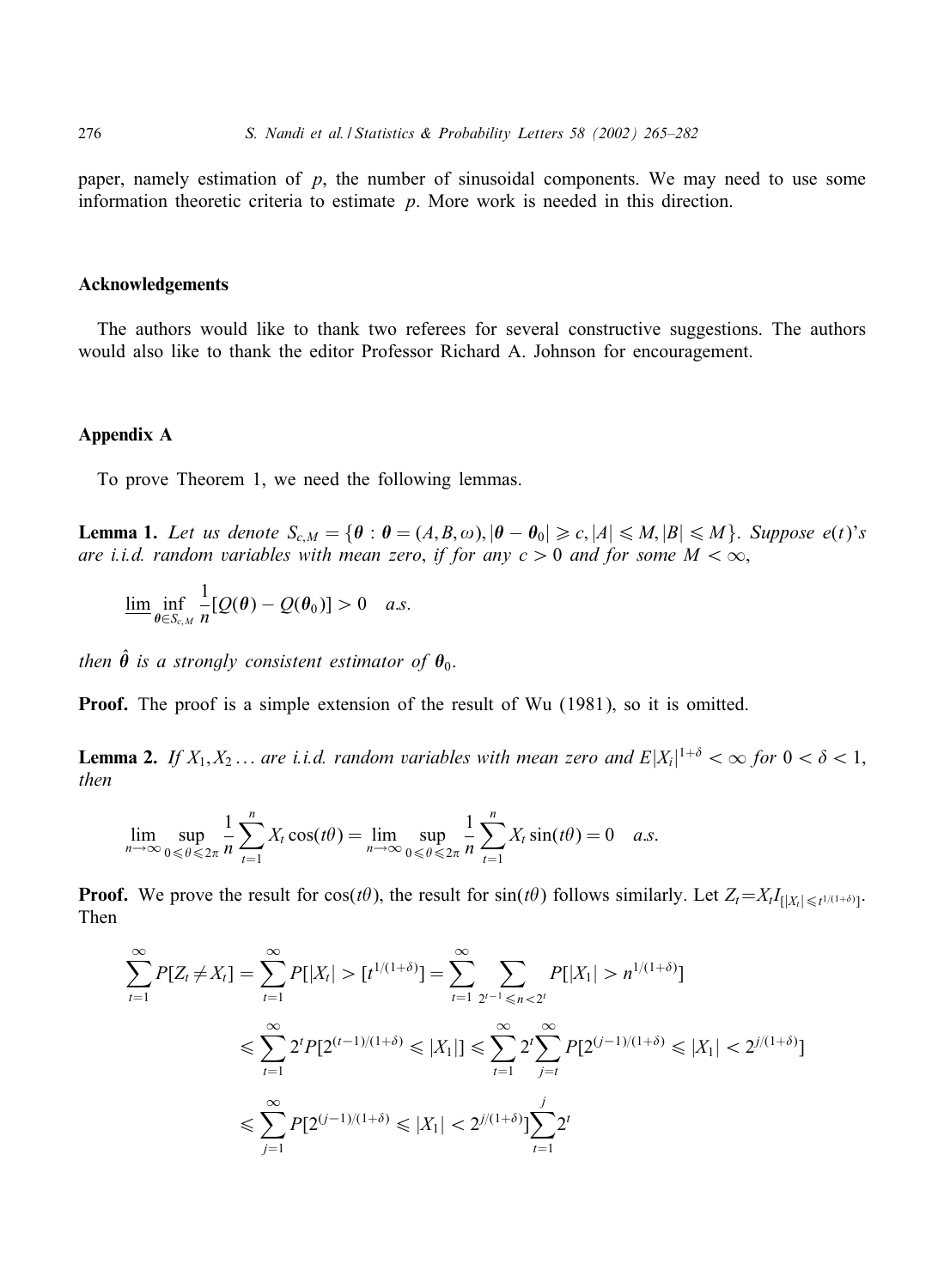$$
\leq C \sum_{j=1}^{\infty} 2^{j-1} P[2^{(j-1)/(1+\delta)} \leq |X_1| < 2^{j/(1+\delta)}]
$$
\n
$$
\leq C \sum_{j=1}^{\infty} E|X_1|^{1+\delta} I_{[2^{(j-1)/(1+\delta)} \leq |X_1| < 2^{j/(1+\delta)}]} \leq C E|X_1|^{1+\delta} < \infty.
$$

Therefore  $P[Z_t \neq X_t \text{ i.o.}]=0$ . Thus,

$$
\sup_{0\leq \theta\leq 2\pi} \frac{1}{n} \sum_{t=1}^n X_t \cos(t\theta) \to 0 \quad \text{a.s.} \iff \sup_{0\leq \theta\leq 2\pi} \frac{1}{n} \sum_{t=1}^n Z_t \cos(t\theta) \to 0 \quad \text{a.s.}
$$

Let  $U_t = Z_t - E(Z_t)$ , note that

$$
\sup_{0 \le \theta \le 2\pi} \left| \frac{1}{n} \sum_{t=1}^n E(Z_t) \cos(t\theta) \right| \le \frac{1}{n} \sum_{t=1}^n |E(Z_t)| = \frac{1}{n} \sum_{t=1}^n \left| \int_{-t^{1/(1+\delta)}}^{t^{1/(1+\delta)}} x \, dF(x) \right| \to 0.
$$

Thus; we only need to show that

$$
\sup_{0 \le \theta \le 2\pi} \frac{1}{n} \sum_{t=1}^{n} U_t \cos(t\theta) \to 0 \quad \text{a.s.}
$$
\n(A.1)

For any fixed  $\theta$  and  $\varepsilon > 0$ , let  $0 \le h \le \frac{1}{2n^{1/(1+\delta)}}$ , then we have

$$
P\left\{\left|\frac{1}{n}\sum_{t=1}^n U_t \cos(t\theta)\right| \geqslant \varepsilon\right\} \leqslant 2e^{-hn\varepsilon} \prod_{t=1}^n E e^{hU_t \cos(t\theta)} \leqslant 2e^{-hn\varepsilon} \prod_{t=1}^n \left(1 + 2C h^{1+\delta}\right).
$$

:

Since  $|hU_t \cos(t\theta)| \leq \frac{1}{2}$ ,  $e^x \leq 1 + x + 2|x|^{1+\delta}$  for  $|x| \leq \frac{1}{2}$  and  $E|U_t|^{1+\delta} < C$  for some  $C > 0$ . Clearly,

$$
2e^{-hn\varepsilon} \prod_{t=1}^{n} (1 + 2Ch^{1+\delta}) \leq 2e^{-hn\varepsilon + 2nCh^{1+\delta}}
$$

Choose  $h = \frac{1}{2n^{1/(1+\delta)}}$ , then for large *n*,

$$
P\left\{\left|\frac{1}{n}\sum_{t=1}^n U_t \cos(t\theta)\right| \geqslant \varepsilon\right\} \leqslant 2e^{-(\varepsilon/2)n^{\delta/(1+\delta)}+C} \leqslant C e^{-(\varepsilon/2)n^{\delta/(1+\delta)}}.
$$

Let  $K = n^2$ , choose  $\theta_1, \ldots, \theta_K$ , such that for each  $\theta \in (0, 2\pi)$ , we have a  $\theta_j$  satisfying  $|\theta_j - \theta| \leq 2\pi/n^2$ . Note that

$$
\left|\frac{1}{n}\sum_{t=1}^n U_t(\cos(t\theta)-\cos(t\theta_j))\right|\leq C\frac{1}{n}\sum_{t=1}^n t^{1/(1+\delta)}t\left(\frac{2\pi}{n^2}\right)\leq C\pi n^{-\delta/(1+\delta)}\to 0.
$$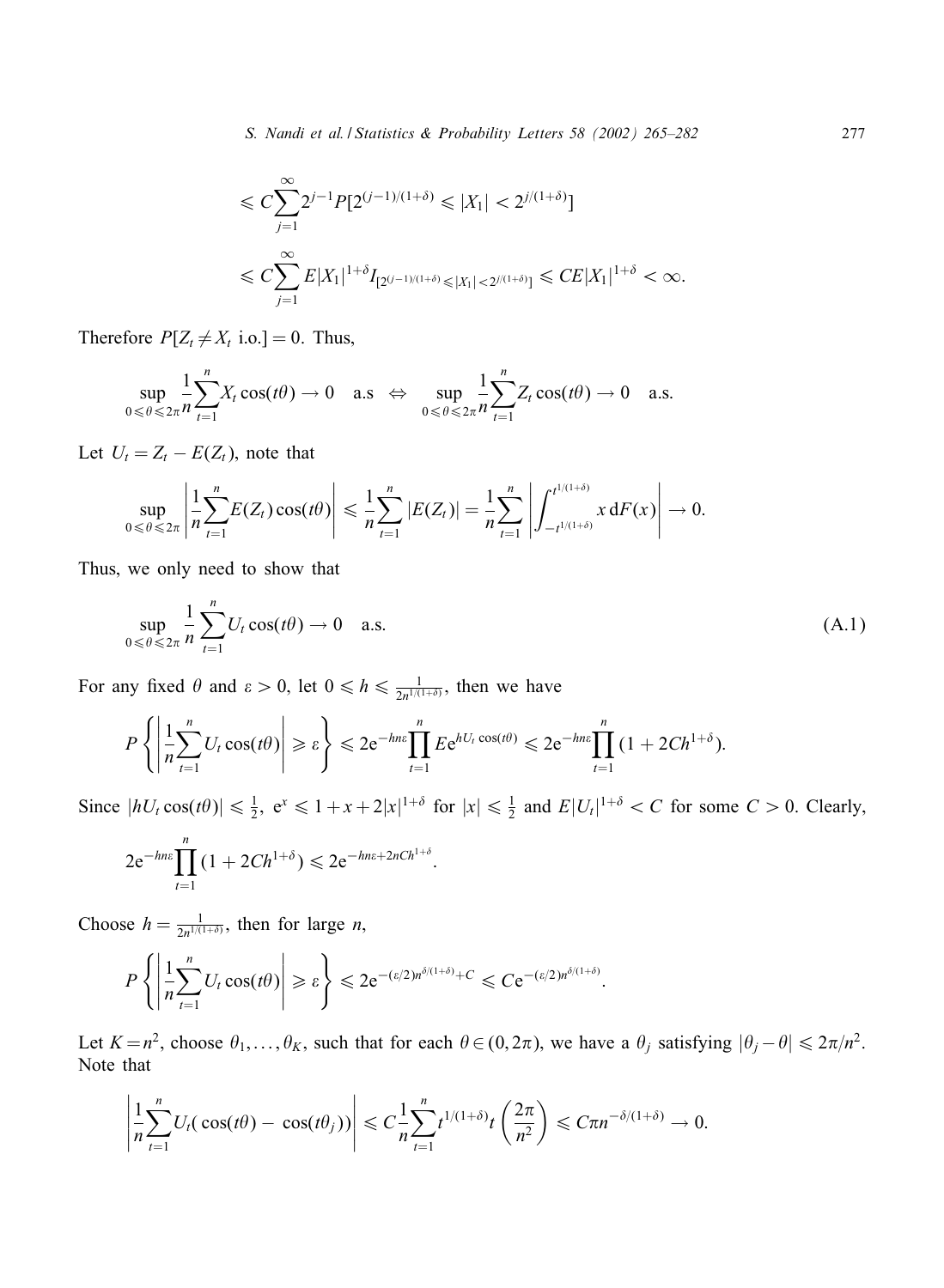Therefore, for large  $n$ , we have

$$
P\left\{\sup_{0\leq \theta\leq 2\pi}\left|\frac{1}{n}\sum_{t=1}^n U_t \cos(t\theta)\right|\geqslant 2\varepsilon\right\}\leqslant P\left\{\max_{j\leqslant n^2}\left|\frac{1}{n}\sum_{t=1}^n U_t \cos(t\theta_j)\right|\geqslant \varepsilon\right\}\leqslant Cn^2e^{-(\varepsilon/2)n^{\delta/(1+\delta)}}.
$$

Since  $\sum_{n=1}^{\infty} n^2 e^{-(\epsilon/2)n^{\delta/(1+\delta)}} < \infty$ , therefore (A.1) is proved by using Borel Cantelli lemma.

Now with the help of Lemmas 1 and 2, we will prove Theorem 1.

**Proof of Theorem 1.** In this proof only we denote  $\hat{\theta}$  by  $\hat{\theta}_n = (\hat{A}_n, \hat{B}_n, \hat{\omega}_n)$  to emphasize that  $\hat{\theta}$  depends on the sample size. If  $\hat{\theta}_n$  is not consistent for  $\theta_0$ , then either

*Case* I: for all sub-sequences  $\{n_k\}$  of  $\{n\}$ ,  $|\hat{A}_{n_k}| + |\hat{B}_{n_k}| \to \infty$ . Then

$$
\frac{1}{n_k}\left[Q(\hat{\boldsymbol{\theta}}_{n_k})-Q(\boldsymbol{\theta}_0)\right]\to\infty.
$$

But as  $\hat{\theta}_{n_k}$  is the LSE of  $\theta_0$  at  $n = n_k$ ,

$$
\mathcal{Q}(\hat{\pmb{\theta}}_{n_k}) - \mathcal{Q}(\pmb{\theta}_0) < 0
$$

which leads to a contradiction. So  $\hat{\theta}_n$  is consistent estimator for  $\theta_0$ .

*Case* II: for at least one sub-sequence  $\{n_k\}$  of  $\{n\}$ ,  $\hat{\theta}_{n_k} \in S_{c,M}$  for some  $c > 0$  and a  $0 < M < \infty$ . Let us write  $S_{c,M}$ , as defined in Lemma 1 as follows:

$$
S_{c,M} = \{ \boldsymbol{\theta} : \boldsymbol{\theta} = (A,B,\omega), |\boldsymbol{\theta} - \boldsymbol{\theta}_0| \geqslant 3c, |A| \leqslant M, |B| \leqslant M \} = A_c \cup B_c \cup W_c,
$$

where

$$
A_c = \{ \theta : \theta = (A, B, \omega), |A - A_0| \ge c, |A| \le M, |B| \le M \},
$$
  
\n
$$
B_c = \{ \theta : \theta = (A, B, \omega), |B - B_0| \ge c, |A| \le M, |B| \le M \},
$$
  
\n
$$
W_c = \{ \theta : \theta = (A, B, \omega), |\omega - \omega_0| \ge c, |A| \le M, |B| \le M \}.
$$

Consider

$$
\frac{1}{n} [Q(\theta) - Q(\theta_0)] = \frac{1}{n} \sum_{t=1}^{n} \left[ \{ (y(t) - A \cos(\omega t) - B \sin(\omega t)) \}^2 - e(t)^2 \right]
$$
  
\n
$$
= \frac{1}{n} \sum_{t=1}^{n} \left\{ A_0 \cos(\omega_0 t) + B_0 \sin(\omega_0 t) - A \cos(\omega t) - B \sin(\omega t) \right\}^2
$$
  
\n
$$
+ \frac{2}{n} \sum_{t=1}^{n} e(t) \left\{ A_0 \cos(\omega_0 t) + B_0 \sin(\omega_0 t) - A \cos(\omega t) - B \sin(\omega t) \right\}
$$
  
\n
$$
= f_n(\theta) + g_n(\theta) \quad \text{(say)}.
$$
 (A.2)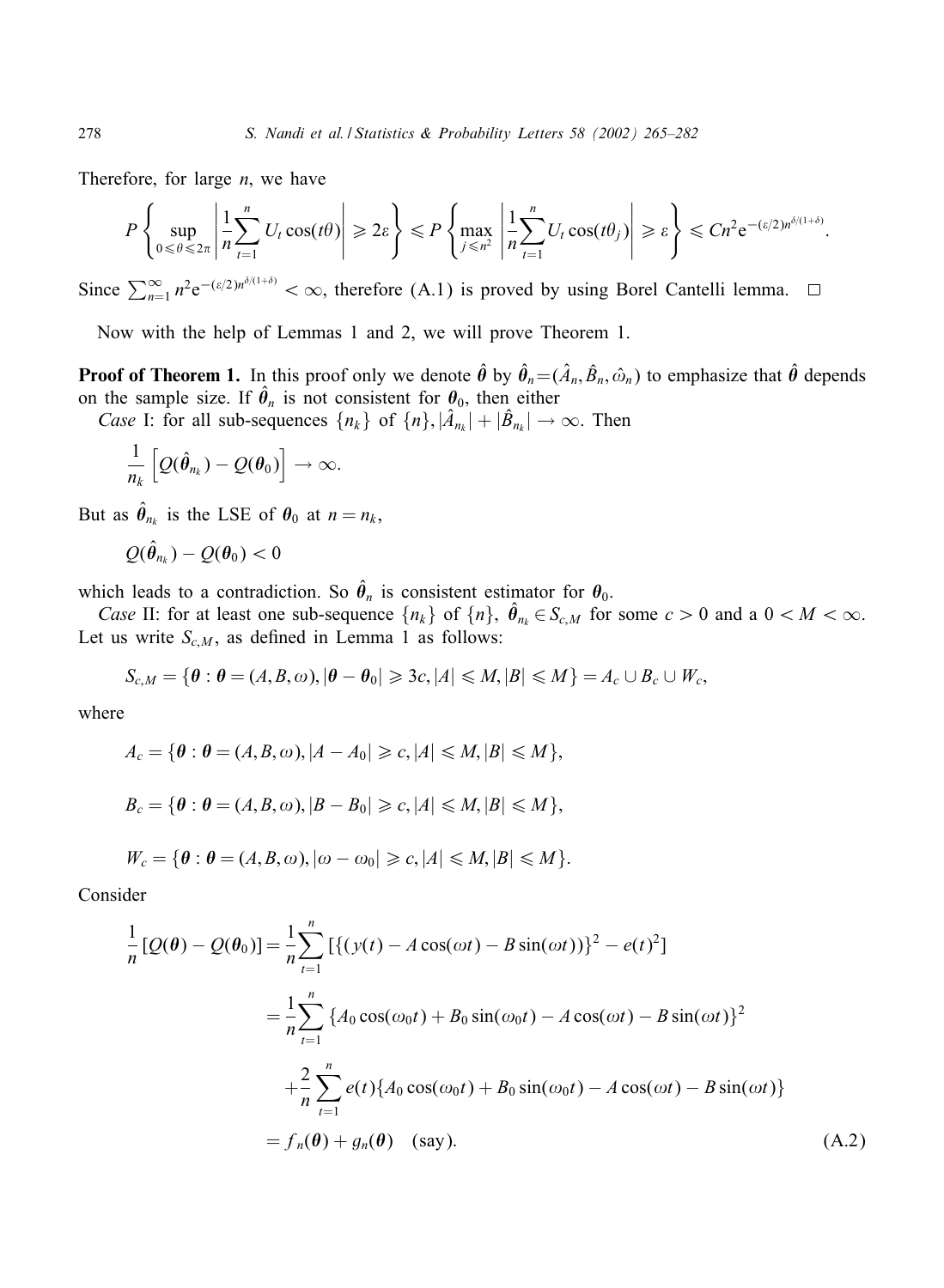Using Lemma 2, we get that

$$
\lim_{n \to \infty} \sup_{\theta \in S_{c,M}} g_n(\theta) = 0 \quad \text{a.s.} \tag{A.3}
$$

Now for any  $c > 0$  and a fixed  $0 < M < \infty$ ,

$$
\liminf_{\theta \in A_c} f_n(\theta) = \liminf_{\theta \in A_c} \frac{1}{n} \sum_{t=1}^n (A_0 \cos(\omega_0 t) + B_0 \sin(\omega_0 t) - A \cos(\omega t) - B \sin(\omega t))^2
$$
\n
$$
= \liminf_{\theta \in A_c} \frac{1}{n} \sum_{t=1}^n [(A_0 \cos(\omega_0 t) - A \cos(\omega t))^2 + (B_0 \sin(\omega_0 t) - B \sin(\omega t))^2
$$
\n
$$
+ 2(A_0 \cos(\omega_0 t) - A \cos(\omega t))(B_0 \sin(\omega_0 t) - B \sin(\omega t))]
$$
\n
$$
= \lim_{|A| \to 0} \inf_{|A| \to 0} \frac{1}{n} \sum_{t=1}^n (A_0 \cos(\omega_0 t) - A \cos(\omega_0 t))^2
$$
\n
$$
= \inf_{|A| \to 0} \frac{1}{n} (A_0 - A_0)^2 \ge \frac{1}{2} c^2 > 0 \text{ a.s.}
$$
\n(A.4)

Similarly, it can be proved for  $B_c$  and  $W_c$  also. Thus, we have

$$
\lim_{\theta \in S_{c,M}} f_n(\theta) > 0 \quad \text{a.s.} \tag{A.5}
$$

Now using Eqs. (A.3) and (A.5) in Eq. (A.2) and using Lemma 1, Theorem 1 follows immediately. We need the following lemmas to prove Theorem 2.

**Lemma 3.** Let  $\tilde{\omega}$  be an estimator defined in Section 2 and let for any  $\epsilon > 0$ ,  $S_{\epsilon} = {\omega : |\omega - \omega_0| \geq \epsilon}$ *for some fixed*  $\omega_0 \in (0, 2\pi)$ . *If for any*  $\epsilon > 0$ 

$$
\overline{\lim}_{S_{\varepsilon}} \sup_{n} \frac{1}{n} [I_n(\omega) - I_n(\omega_0)] < 0 \quad a.s.
$$
\nthen

\n
$$
\tilde{\omega} \to \omega_0 \quad a.s. \quad as \quad n \to \infty.
$$
\n(A.6)

Proof. Lemma 3 can be obtained similarly as Lemma 1.

**Lemma 4.** Let  $\{e(t)\}\$  be i.i.d. random variables with mean zero and  $E|e(t)|^{1+\delta} < \infty$  for some  $0 < \delta < 1$ , then the estimator  $\tilde{\omega}$  of  $\omega_0$  as obtained by maximizing (2.3) is a strongly consistent *estimator of*  $\omega_0$ .

Proof. Consider

$$
\overline{\limsup}_{\omega \in S_{\varepsilon}} \frac{1}{n} [I_n(\omega) - I_n(\omega_0)]
$$
  
=
$$
\overline{\limsup}_{\omega \in S_{\varepsilon}} \frac{1}{n} \left[ \frac{2}{n} \left| \sum_{t=1}^n y(t) e^{-i\omega t} \right|^2 - \frac{2}{n} \left| \sum_{t=1}^n y(t) e^{-i\omega_0 t} \right|^2 \right]
$$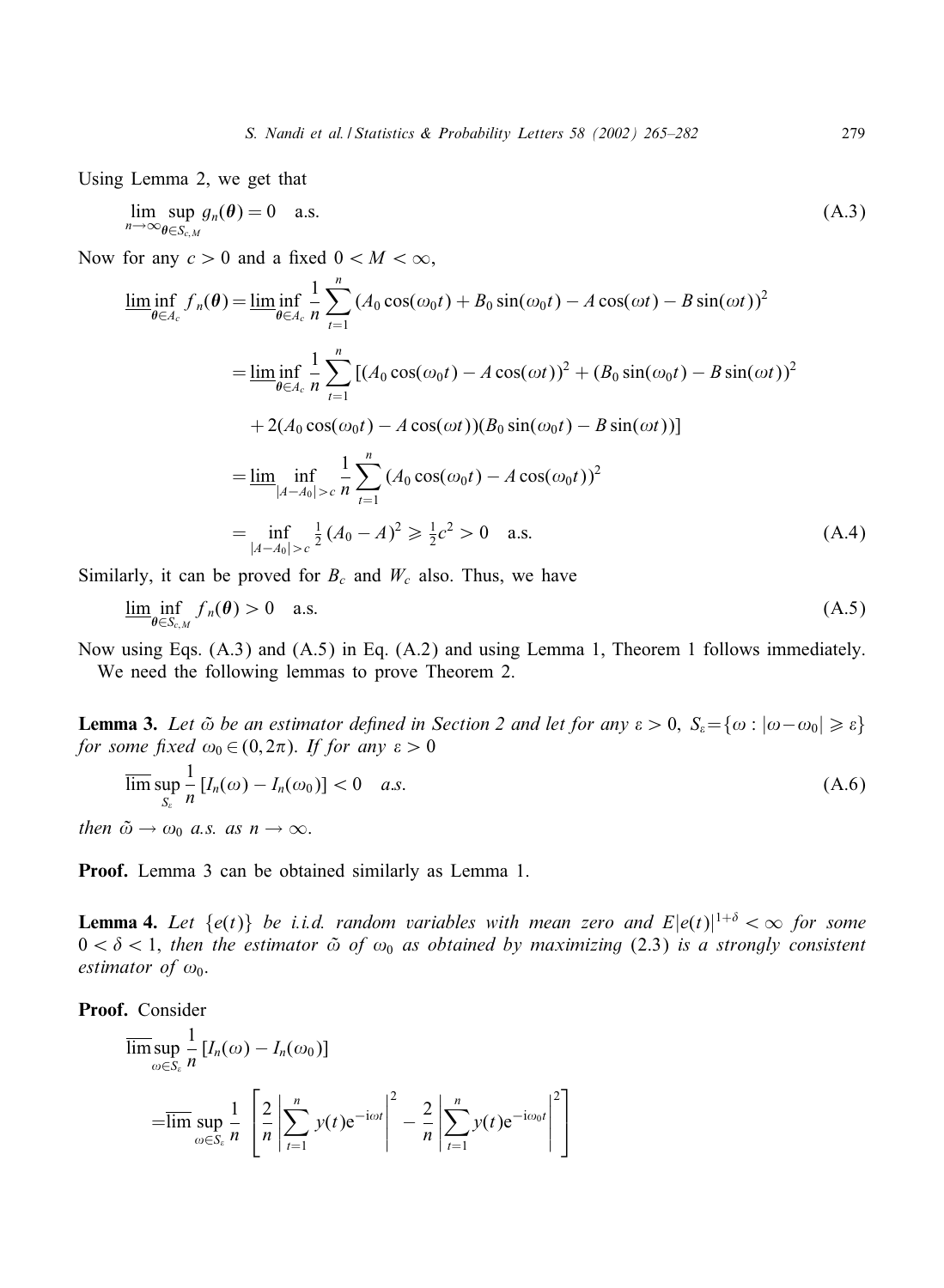280 *S. Nandi et al. / Statistics & Probability Letters 58(2002) 265–282*

$$
=2\limsup_{\omega\in S_{\epsilon}}\left[\left(\frac{A_0}{n}\sum_{t=1}^n\cos(\omega_0t)\cos(\omega t)\right)^2+\left(\frac{B_0}{n}\sum_{t=1}^n\sin(\omega_0t)\sin(\omega t)\right)^2-\left(\frac{A_0}{n}\sum_{t=1}^n\cos^2(\omega_0t)\right)^2-\left(\frac{B_0}{n}\sum_{t=1}^n\sin^2(\omega_0t)\right)^2\right]
$$

[using the trigonometric identity, the first two components go to zero].

$$
=2A_0^2\left(-\frac{1}{4}-\frac{1}{4}\right)=-\frac{1}{2}A_0^2<0
$$
 a.s

Therefore, because of Lemma 3, the result follows.  $\Box$ 

**Lemma 5.** If  $X_1, X_2, \ldots$  are i.i.d. random variables with mean zero and  $E|X_1|^{1+\delta} < \infty$  for some  $0 < \delta < 1$ , *then* 

$$
\lim_{n \to \infty} \sup_{0 \le \theta \le 2\pi} \frac{1}{n^{k+1}} \sum_{t=1}^n t^k X_t \cos(t\theta) = \lim_{n \to \infty} \sup_{0 \le \theta \le 2\pi} \frac{1}{n^{k+1}} \sum_{t=1}^n t^k X_t \sin(t\theta) = 0 \quad a.s.
$$

*for*  $k = 1, 2, \ldots$ .

Proof. Lemma 5 can be obtained similarly as Lemma 2.

**Lemma 6.** *Under the same conditions as of Lemma* 4,  $n(\tilde{\omega} - \omega_0) \rightarrow 0$ , *a.s.* 

**Proof.** Let  $I'_n(\omega)$  and  $I''_n(\omega)$  be the first and second derivatives of  $I_n(\omega)$ . Expanding  $I'_n(\tilde{\omega})$  around  $\omega_0$  by Taylor Series

$$
I'_n(\tilde{\omega}) - I'_n(\omega_0) = (\tilde{\omega} - \omega_0)I''_n(\bar{\omega}),
$$

where  $\bar{\omega}$  is a point between  $\tilde{\omega}$  and  $\omega_0$ . As  $\tilde{\omega}$  maximizes  $I_n(\omega)$ , so  $I'_n(\tilde{\omega}) = 0$  which implies

$$
(\tilde{\omega} - \omega_0) = -\frac{I'_n(\omega_0)}{I''_n(\bar{\omega})} \Rightarrow n(\tilde{\omega} - \omega_0) = -\frac{(1/n^2)I'_n(\omega_0)}{(1/n^3)I''_n(\bar{\omega})}.
$$
\n(A.7)

Note that

$$
\lim_{n \to \infty} \frac{1}{n^3} I''_n(\omega_0) < 0 \quad a.s. \quad \text{and} \quad \lim_{n \to \infty} \frac{1}{n^2} I'_n(\omega_0) = 0 \quad a.s. \tag{A.8}
$$

Therefore, using (A.8) in (A.7), along with the fact that  $\tilde{\omega} \rightarrow \omega^0$  a.s., the lemma follows.  $\Box$ 

**Lemma 7.** *Under the same conditions as of Lemma 4,*  $\tilde{A}$  *and*  $\tilde{B}$  *are strongly consistent estimators of*  $A_0$  *and*  $B_0$ *, respectively.* 

**Proof.** Let us expand using Taylor series,  $cos(\tilde{\omega}t)$  around  $\omega_0$  up to the first order term. Suppose  $\bar{\omega}$  is a point such  $\bar{\omega}t$  lies between  $\omega t$  and  $\tilde{\omega}t$ . Note that  $\bar{\omega}$  may depend on t. Now  $\tilde{A} = \frac{2}{n} \sum_{t=1}^{n} y(t) \cos(\tilde{\omega}t)$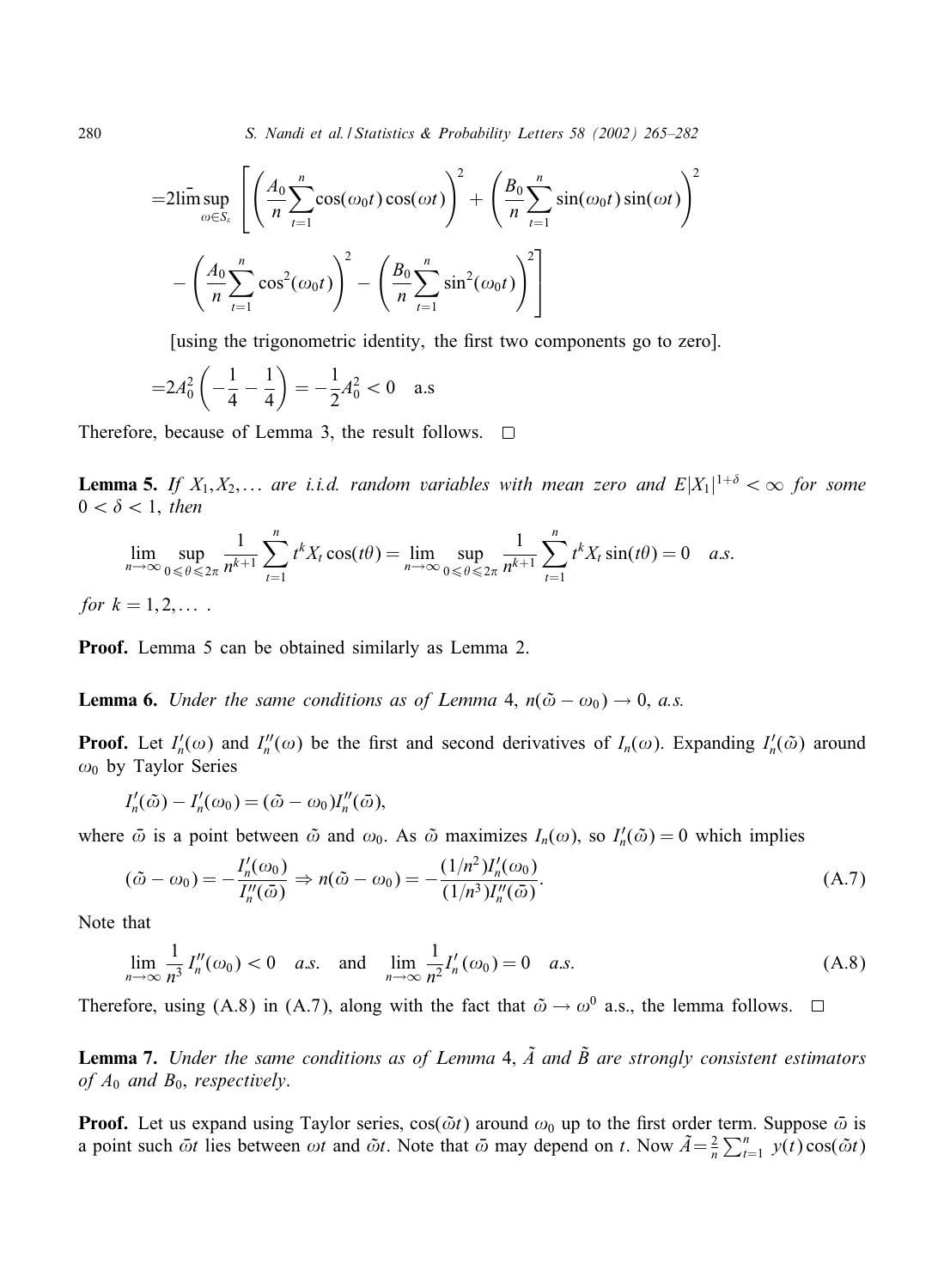can be written as

$$
\tilde{A} = \frac{2}{n} \sum_{t=1}^{n} \{ A_0 \cos(\omega_0 t) + B_0 \sin(\omega_0 t) + e(t) \} \{ \cos(\omega_0 t) + t(\tilde{\omega} - \omega_0) \sin(\tilde{\omega} t) \}
$$
\n
$$
= \frac{2A_0}{n} \sum_{t=1}^{n} \cos^2(\omega_0 t) - 2A_0 n(\tilde{\omega} - \omega_0) \left[ \frac{1}{n^2} \sum_{t=1}^{n} t \cos(\omega_0 t) \sin(\tilde{\omega} t) \right]
$$
\n
$$
+ \frac{2B_0}{n} \sum_{t=1}^{n} \sin(\omega_0 t) \cos(\omega_0 t) - 2B_0 n(\tilde{\omega} - \omega_0) \left[ \frac{1}{n^2} \sum_{t=1}^{n} t \sin(\omega_0 t) \sin(\tilde{\omega} t) \right]
$$
\n
$$
+ \frac{2}{n} \sum_{t=1}^{n} e(t) \cos(\omega_0 t) - 2n(\tilde{\omega} - \omega_0) \left[ \frac{1}{n^2} \sum_{t=1}^{n} t e(t) \sin(\tilde{\omega} t) \right] \rightarrow A_0 \quad \text{a.s.}
$$
\n(A.9)

Note that the second; fourth and sixth terms of (A.9) converge to zero using Lemmas 6 and 5; third term vanishes because of the trigonometries identity and the fifth term vanishes because of Lemma 2. Similarly it can be shown that  $\tilde{B}$  is a consistent estimator of B.  $\Box$ 

Proof of Theorem 2. Combining Lemmas 4 and 7, the result follows.

## Appendix B

The proof that  $\frac{1}{n}\sum_{j=1}^n |K_t(j)|^{\alpha}$  converges to a non-zero limit for  $t \neq 0$ . Note that

$$
|K_{t}(j)| \leq |t_{1}| + |t_{2}| + |t_{3}|(A_{0} + B_{0}) = M \quad (say)
$$

for all j and  $n, 1 \le j \le n, n = 1, 2,...$ . Thus  $|K_t(j)/M| \le 1$ , hence  $|K_t(j)|^{\alpha} \ge (M^{\alpha}/M^2)|K_t(j)|^2$  for  $0 < \alpha \leq 2$  and for all  $j = 1, 2, \dots$ . Therefore,

$$
\lim_{n\to\infty}\frac{1}{n}\sum_{j=1}^n|K_{\mathbf{t}}(j)|^\alpha\geqslant \lim_{n\to\infty}\frac{M^{\alpha-2}}{n}\sum_{j=1}^n|K_{\mathbf{t}}(j)|^2.
$$

Using

$$
\lim_{n \to \infty} \frac{1}{n} \sum_{j=1}^{n} \cos^2(j\omega_0) = \frac{1}{2} > 0 \text{ and } \lim_{n \to \infty} \frac{1}{n} \sum_{j=1}^{n} \cos(j\omega_0) = 0,
$$

it easily follows that

$$
\lim_{n\to\infty}\frac{1}{n}\sum_{j=1}^n|K_{\mathbf{t}}(j)|^2>0.
$$

It proves the result.